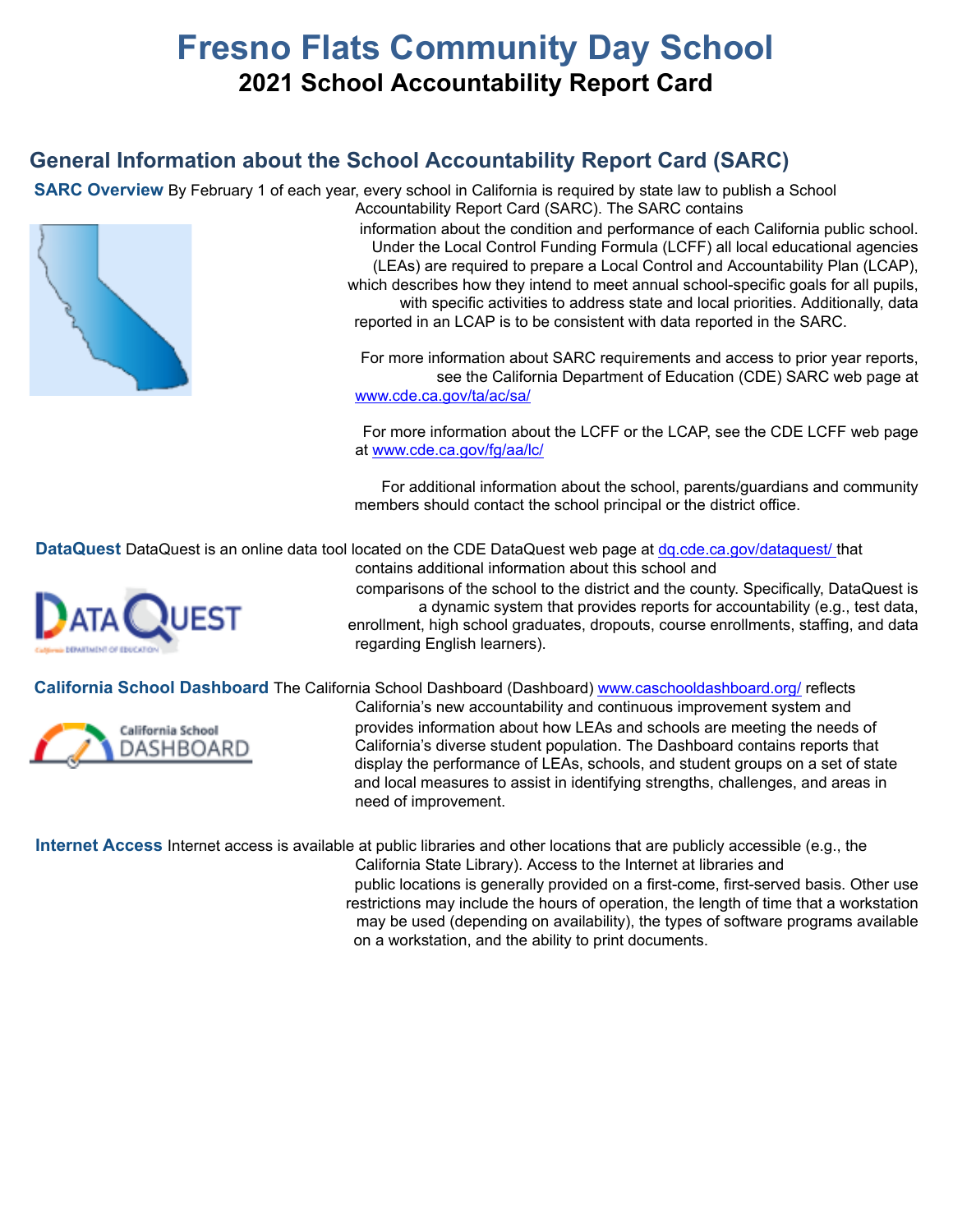#### 2021-22 School Accountability Report Card Page 1 of 25 Fresno Flats Community Day School

**School Name** Fresno Flats Community Day School **Street** 43109 Highway 49 **City, State, Zip** Ahwahnee, CA 93601 **Phone Number** (559) 642-1555 ext. 4015 **Principal** Randall M. Seals **Email Address** rseals@basslakesd.org **School Website** https://www.basslakeschooldistrict.com/domain/17 **County-District-School (CDS) Code** 20 65185 6113922

**District Name** Bass Lake Joint Union Elementary School District **Phone Number** (559) 642-1555 **Superintendent** Randall M. Seals **Email Address** rseals@basslakesd.org **District Website Address** https://www.basslakeschooldistrict.com

## **2021-22 School Overview**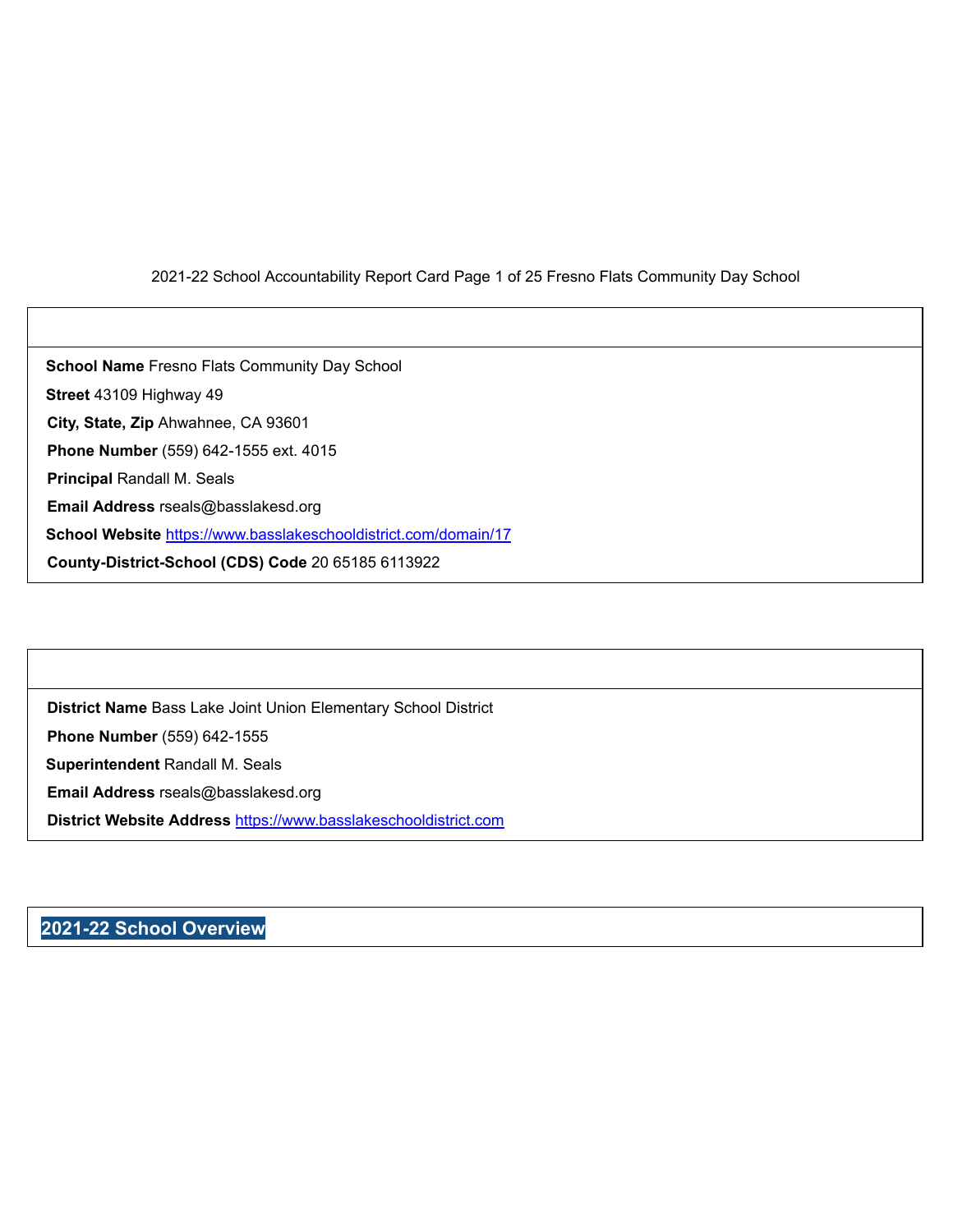The Community Day School (CDS) program in the Bass Lake Joint Union Elementary School District has historically been very successful at providing for the unique educational needs of its students. At Fresno Flats Community Day School, students are provided opportunities to succeed, and even excel, in a smaller, more structured environment. In the vast majority of cases, students at Fresno Flats experience success in school, often for the first time in their lives. Improved classroom grades, attendance, and behavior have come to be the norm for Fresno Flats students. What makes this program even more successful is the carryover of positive behaviors and outcomes for students in their everyday lives away from school, as well as when students complete their course of study at Fresno Flats and return to their home campuses. Not only are the returning students avoiding the negative or problem behaviors that caused their program placement in the first place, but a significant number of them have excelled in their return to their home campuses. The mission statement at Fresno Flats is the same mission statement that guides the entire Bass Lake Joint Union Elementary School District---"Every Child..a Promise". Nowhere in the district is this mission more evident than at Fresno Flats Community Day School.

The District's full mission statement is as follows:

"We will provide an education that emphasizes reading, mathematics, science, technology, communication skills and a broad based exposure to culture, fine arts, and other academic disciplines.

This education will be achieved in an environment which enhances integrity, respect, responsibility, and compassion for others. We recognize that these values are best learned when modeled by all adults and children.

Bass Lake Joint Union Elementary School District…Every Child, a Promise!"

2021-22 School Accountability Report Card Page 2 of 25 Fresno Flats Community Day School

## **About this School**

| Grade 5<br>$\boldsymbol{\mathcal{A}}$ |  |  |
|---------------------------------------|--|--|
| Grade 8 $_2$                          |  |  |
| Total Enrollment <sub>3</sub>         |  |  |

| Male $_{100}$                        |  |
|--------------------------------------|--|
| White <sub>100</sub>                 |  |
| Socioeconomically Disadvantaged 33.3 |  |
| Students with Disabilities $66.7$    |  |

# **A. Conditions of Learning State Priority: Basic**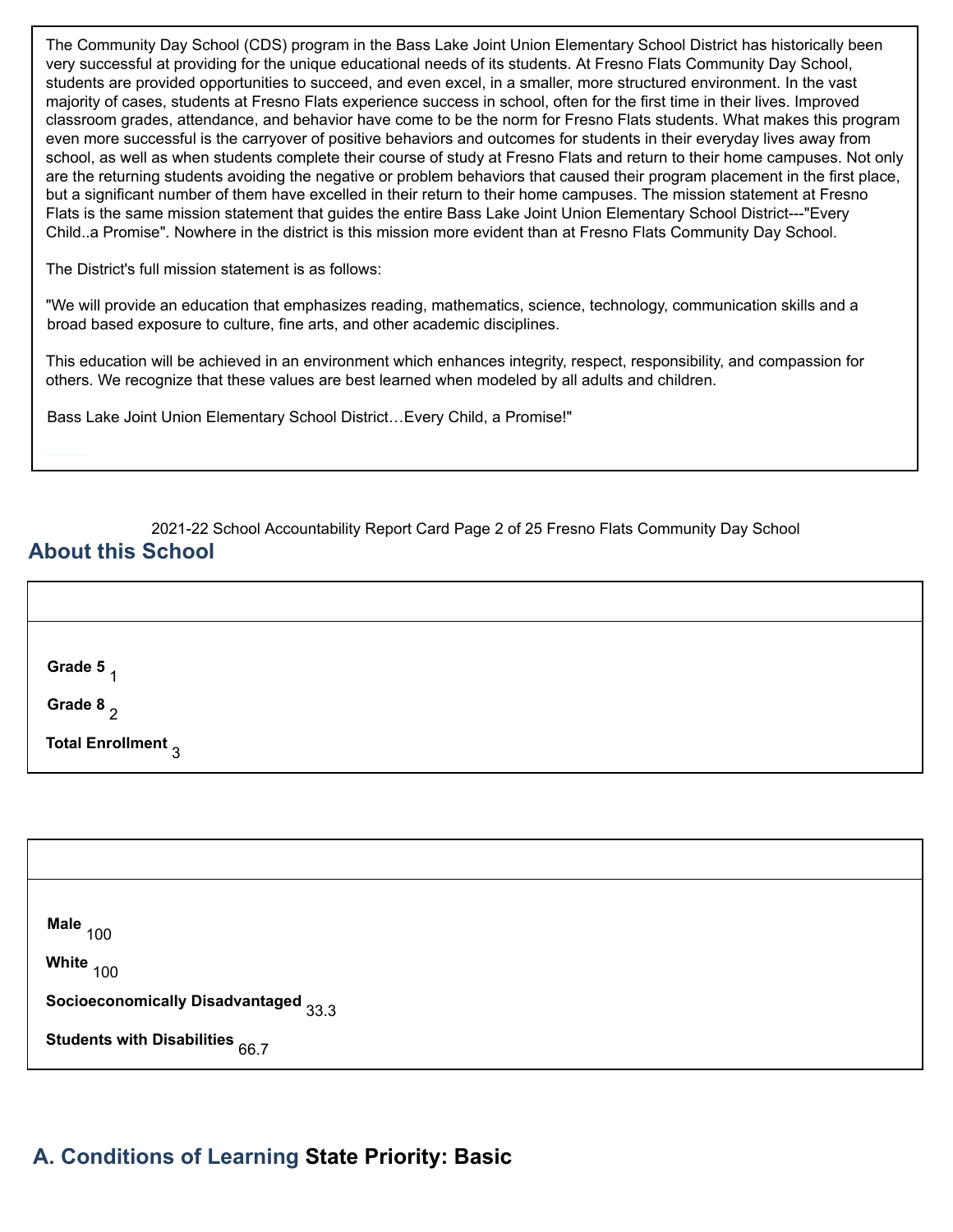The SARC provides the following information relevant to the State priority: Basic (Priority 1):

- ∙ Degree to which teachers are appropriately assigned and fully credentialed in the subject area and for the pupils they are teaching;
- ∙ Pupils have access to standards-aligned instructional materials; and
- ∙ School facilities are maintained in good repair

Note: For more information refer to the Updated Teacher Equity Definitions web page at https://www.cde.ca.gov/pd/ee/teacherequitydefinitions.asp

**Fully (Preliminary or Clear) Credentialed for Subject and Student Placement (properly**

**assigned) Intern Credential Holders Properly Assigned**

2019-20 Teacher Preparation and Placement

**Teachers Without Credentials and Misassignments ("ineffective" under ESSA)**

**Credentialed Teachers Assigned Out-of-Field ("out-of-field" under ESSA)**

**Unknown**

**Total Teaching Positions**

Note: The data in this table is based on Full Time Equivalent (FTE) status. One FTE equals one staff member working full time; one FTE could also represent two staff members who each work 50 percent of full time. Additionally, an assignment is defined as a position that an educator is assigned to based on setting, subject, and grade level. An authorization is defined as the services that an educator is authorized to provide to students.

2021-22 School Accountability Report Card Page 3 of 25 Fresno Flats Community Day School

**Permits and Waivers**

**Misassignments**

**Vacant Positions**

**Total Teachers Without Credentials and Misassignments**

**Credentialed Teachers Authorized on a Permit or Waiver**

**Local Assignment Options**

**Total Out-of-Field Teachers**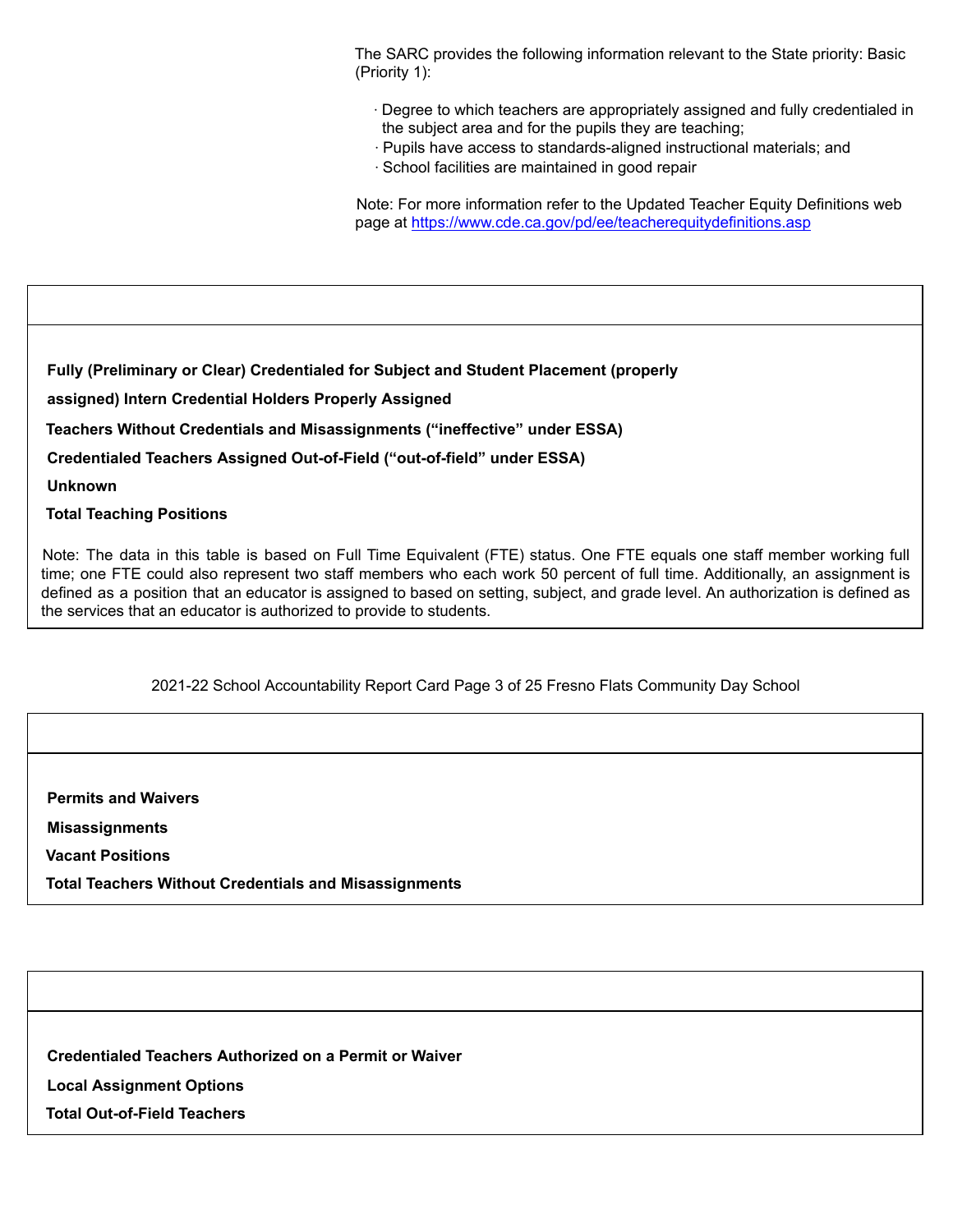**Misassignments for English Learners** (a percentage of all the classes with English learners taught by teachers that are misassigned) **No credential, permit or authorization to teach**

(a percentage of all the classes taught by teachers with no record of an authorization to teach)

The District adopted Eureka Math (K-8) during the 2015-16 school year, followed in 2016-17 with a new Reading/Language Arts adoption, California "Wonders" Reading Program. District staff from each school site served on adoption committees in reviewing the various curriculum available for adoption in an effort to select the curriculum that best meets the needs of Bass Lake School District students.

**Year and month in which the data were collected** December 2019

**Reading/Language Arts** California "Wonders" Reading Program Yes 0 **Mathematics** Eureka Math Yes 0 **Science**

Scott Foresman Science--California K-5; CPO Focus on

No 0

No 0

**History-Social Science** Houghton-Mifflin History-Social Science--California K-5;

Science 6-8

Glencoe CA Series 6-8

**Foreign Language** N/A No N/A

| <b>Health</b>                                        | <u>ZUZ I-ZZ OCHOOLACCOUHIQUIIII) INEPOLE CALU F AUE 4 ULZU I IESHU F IAIS COHIHIUHIII) DAV OCHOOL</u><br>N/A | No | N/A |
|------------------------------------------------------|--------------------------------------------------------------------------------------------------------------|----|-----|
| <b>Visual and Performing Arts</b>                    | N/A                                                                                                          | No | N/A |
| <b>Science Laboratory</b><br>Equipment (grades 9-12) |                                                                                                              |    | N/A |

#### 2021-22 School Accountability Report Card Page 4 of 25 Fresno Flats Community Day School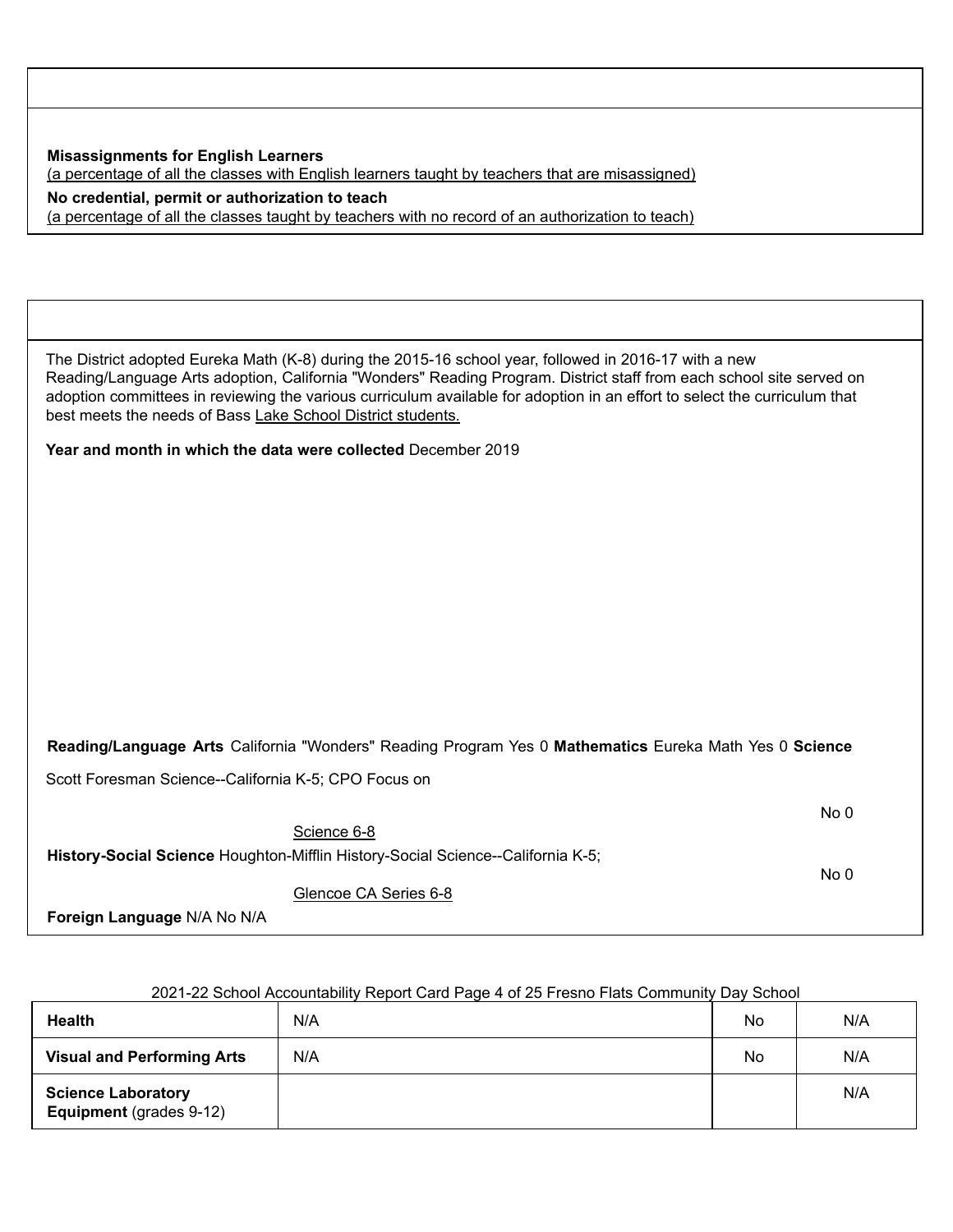| The Fresno Flats Community Day School site has maintained an exemplary school rating, as noted on the most<br>recent (December 2021) facility inspection tool report. All facilities meet requirements and are in exemplary repair. |  |  |  |  |  |
|-------------------------------------------------------------------------------------------------------------------------------------------------------------------------------------------------------------------------------------|--|--|--|--|--|
| Year and month of the most recent FIT report December 2021                                                                                                                                                                          |  |  |  |  |  |
|                                                                                                                                                                                                                                     |  |  |  |  |  |
|                                                                                                                                                                                                                                     |  |  |  |  |  |
|                                                                                                                                                                                                                                     |  |  |  |  |  |
|                                                                                                                                                                                                                                     |  |  |  |  |  |
|                                                                                                                                                                                                                                     |  |  |  |  |  |
| <b>Systems:</b><br>X                                                                                                                                                                                                                |  |  |  |  |  |
| Gas Leaks, Mechanical/HVAC, Sewer                                                                                                                                                                                                   |  |  |  |  |  |
| Interior:                                                                                                                                                                                                                           |  |  |  |  |  |
| X<br><b>Interior Surfaces</b>                                                                                                                                                                                                       |  |  |  |  |  |
| <b>Cleanliness:</b>                                                                                                                                                                                                                 |  |  |  |  |  |
| $\pmb{\times}$<br>Overall Cleanliness, Pest/Vermin Infestation                                                                                                                                                                      |  |  |  |  |  |
| <b>Electrical X</b>                                                                                                                                                                                                                 |  |  |  |  |  |
| <b>Restrooms/Fountains:</b>                                                                                                                                                                                                         |  |  |  |  |  |
| $\pmb{\times}$                                                                                                                                                                                                                      |  |  |  |  |  |
| Restrooms, Sinks/ Fountains<br>Safety:                                                                                                                                                                                              |  |  |  |  |  |
| X                                                                                                                                                                                                                                   |  |  |  |  |  |
| <b>Fire Safety, Hazardous Materials</b><br>Structural:                                                                                                                                                                              |  |  |  |  |  |
| X                                                                                                                                                                                                                                   |  |  |  |  |  |
| <b>Structural Damage, Roofs</b><br><b>External:</b>                                                                                                                                                                                 |  |  |  |  |  |
| X                                                                                                                                                                                                                                   |  |  |  |  |  |
| Playground/School Grounds, Windows/<br>Doors/Gates/Fences                                                                                                                                                                           |  |  |  |  |  |
|                                                                                                                                                                                                                                     |  |  |  |  |  |
|                                                                                                                                                                                                                                     |  |  |  |  |  |
|                                                                                                                                                                                                                                     |  |  |  |  |  |

**Exemplary Good Fair Poor** X

2021-22 School Accountability Report Card Page 5 of 25 Fresno Flats Community Day School

# **B. Pupil Outcomes State Priority: Pupil Achievement**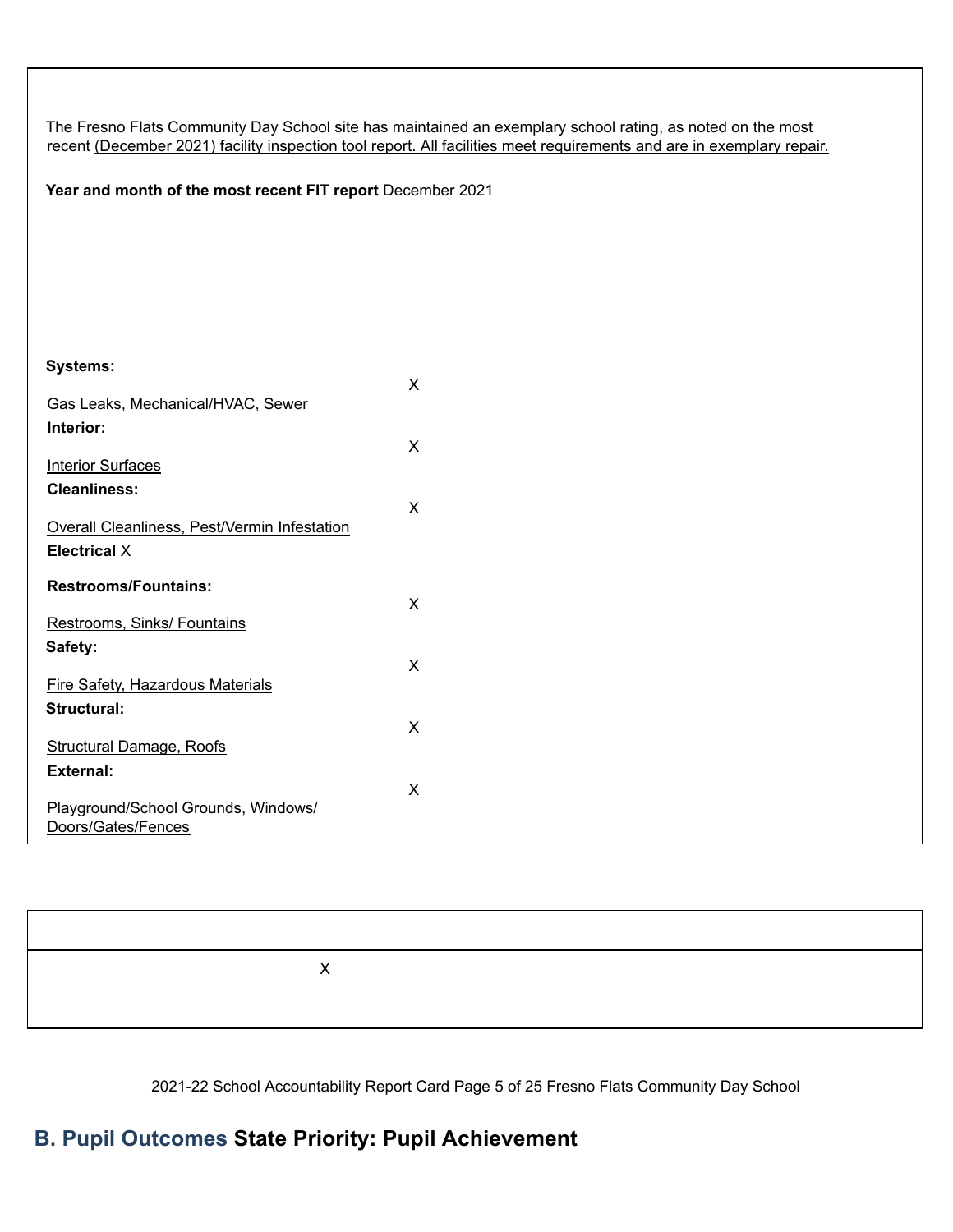The SARC provides the following information relevant to the State priority: Pupil Achievement (Priority 4):

#### **Statewide Assessments**

(i.e., California Assessment of Student Performance and Progress [CAASPP] System includes the Smarter Balanced Summative Assessments for students in the general education population and the California Alternate Assessments [CAAs] for English language arts/literacy [ELA] and mathematics given in grades three through eight and grade eleven. Only eligible students may participate in the administration of the CAAs. CAAs items are aligned with alternate achievement standards, which are linked with the Common Core State Standards [CCSS] for students with the most significant cognitive disabilities).

The CAASPP System encompasses the following assessments and student participation requirements:

- 1. **Smarter Balanced Summative Assessments and CAAs for ELA** in grades three through eight and grade eleven.
- 2. **Smarter Balanced Summative Assessments and CAAs for mathematics** in grades three through eight and grade eleven.
- 3. **California Science Test (CAST) and CAAs for Science** in grades five, eight, and once in high school (i.e., grade ten, eleven, or twelve).

#### **SARC Reporting in the 2020-2021 School Year Only**

Where the most viable option, LEAs were required to administer the statewide summative assessment in ELA and mathematics. Where a statewide summative assessment was not the most viable option for the LEA (or for one or more grade level[s] within the LEA) due to the pandemic, LEAs were allowed to report results from a different assessment that met the criteria established by the State Board of Education (SBE) on March 16, 2021. The assessments were required to be:

- ∙ Aligned with CA CCSS for ELA and mathematics;
- ∙ Available to students in grades 3 through 8, and grade 11; and
- ∙ Uniformly administered across a grade, grade span, school, or district to all eligible students.

#### **Options**

Note that the CAAs could only be administered in-person following health and safety requirements. If it was not viable for the LEA to administer the CAAs in person with health and safety guidelines in place, the LEA was directed to not administer the tests. There were no other assessment options available for the CAAs. Schools administered the Smarter Balanced Summative Assessments for

ELA and mathematics, other assessments that meet the SBE criteria, or a combination of both, and they could only choose one of the following:

- ∙ Smarter Balanced ELA and mathematics summative assessments;
- ∙ Other assessments meeting the SBE criteria; or

∙ Combination of Smarter Balanced ELA and mathematics summative assessments and other assessments.

The percentage of students who have successfully completed courses that satisfy the requirements for entrance to the University of California and the California State University, or career technical education sequences or programs of study.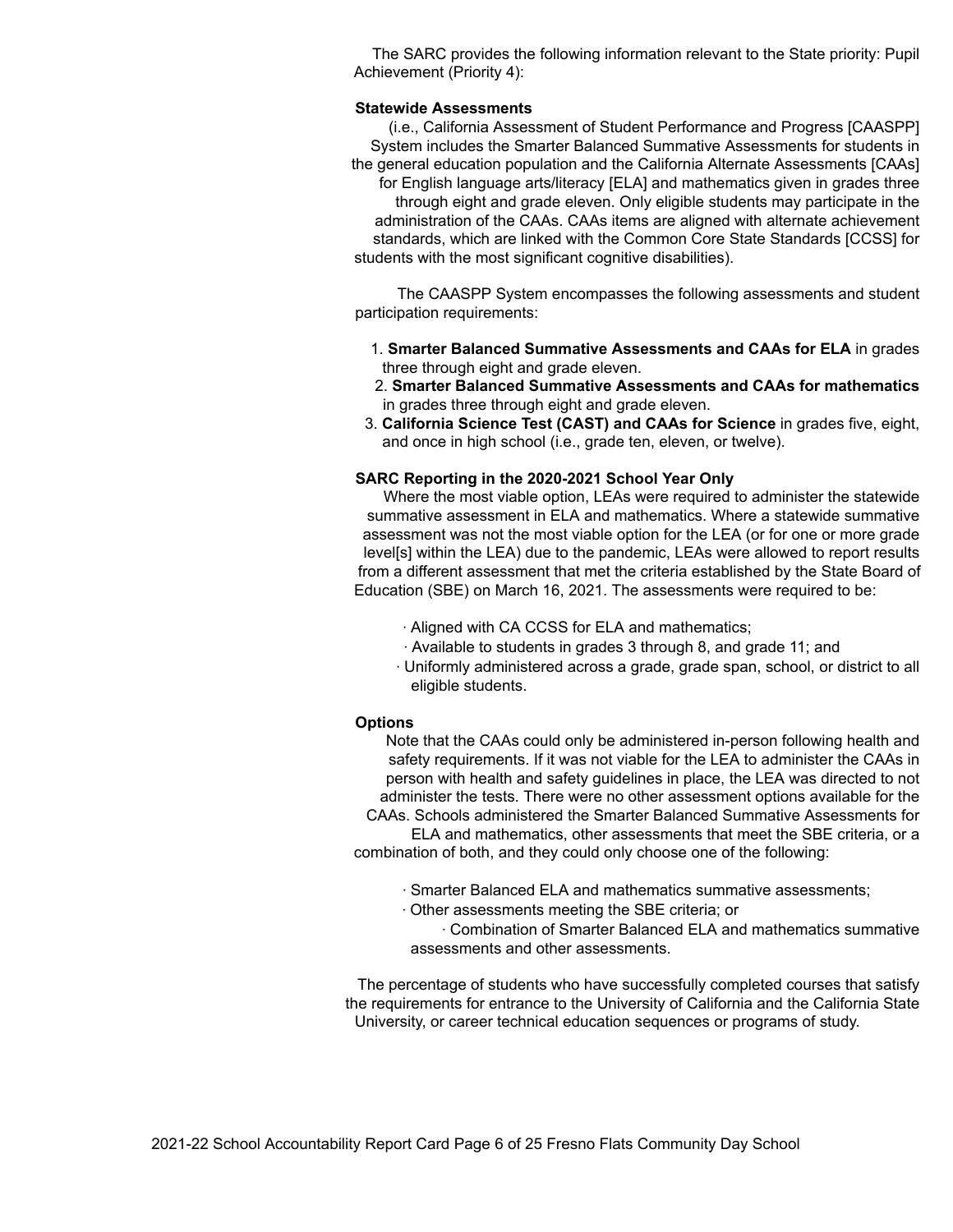This table displays CAASPP test results in ELA and mathematics for all students grades three through eight and grade eleven taking and completing a state-administered assessment.

The 2019-2020 data cells with N/A values indicate that the 2019-2020 data are not available due to the COVID-19 pandemic and resulting summative test suspension. The Executive Order N-30-20 was issued which waived the assessment, accountability, and reporting requirements for the 2019-2020 school year.

The 2020-2021 data cells have N/A values because these data are not comparable to other year data due to the COVID-19 pandemic during the 2020-2021 school year. Where the CAASPP assessments in ELA and/or mathematics is not the most viable option, the LEAs were allowed to administer local assessments. Therefore, the 2020-2021 data between school years for the school, district, state are not an accurate comparison. As such, it is inappropriate to compare results of the 2020-2021 school year to other school years.

#### **English Language Arts/Literacy**

(grades 3-8 and 11) **Mathematics**

(grades 3-8 and 11)

N/A N/A N/A N/A N/A N/A

N/A N/A N/A N/A N/A N/A

2021-22 School Accountability Report Card Page 7 of 25 Fresno Flats Community Day School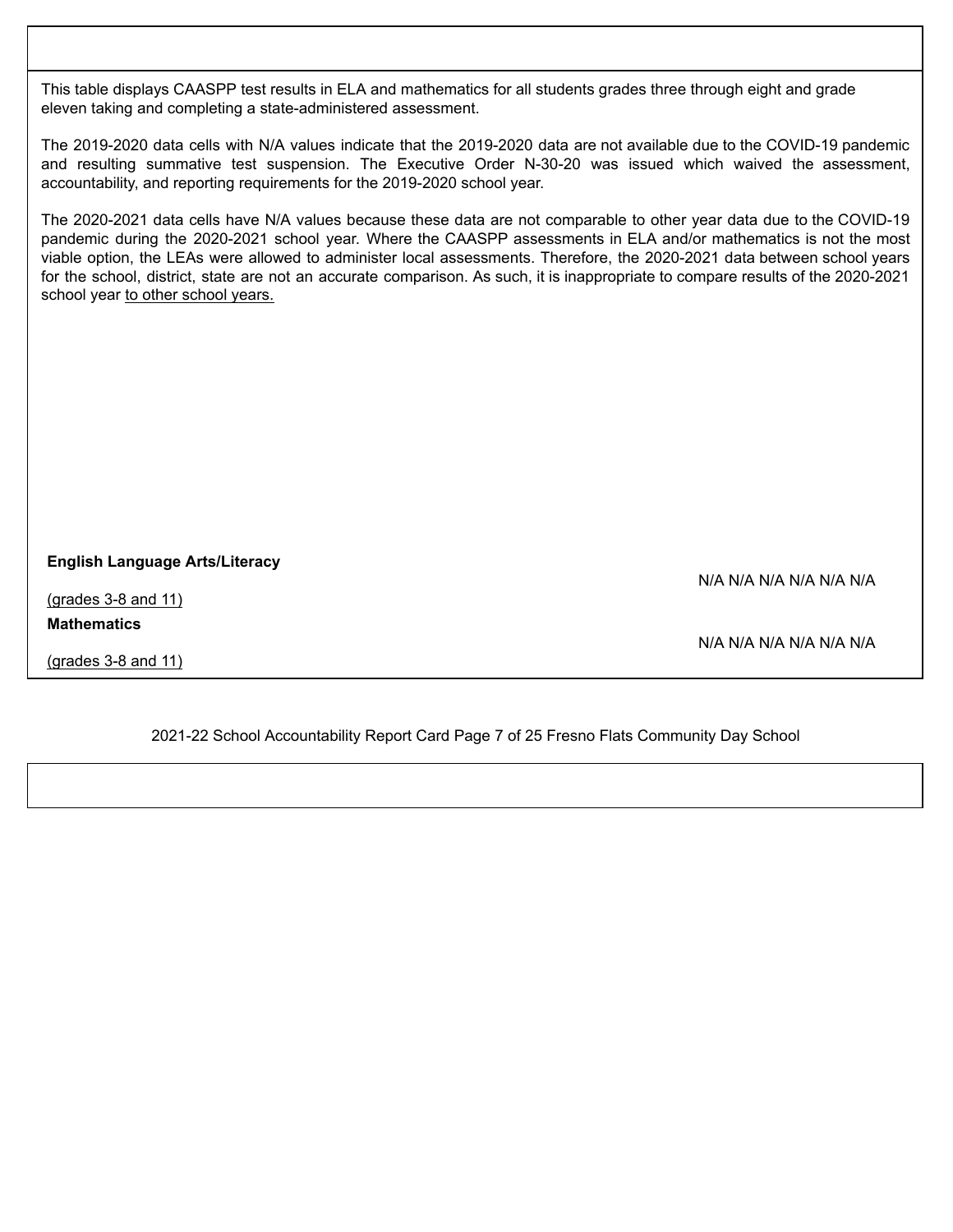This table displays CAASPP test results in ELA by student group for students grades three through eight and grade eleven taking and completing a state-administered assessment. The CDE will populate this table for schools in cases where the school administered the CAASPP assessment. In cases where the school administered a local assessment instead of CAASPP, the CDE will populate this table with "NT" values, meaning this school did not test students using the CAASPP. See the local assessment(s) table for more information.

**All Students** -- -- -- -- -- **Female** 0 0 0 0 0 **Male** -- -- -- -- -- **American Indian or Alaska Native** 0 0 0 0 0 **Asian** 0 0 0 0 0 **Black or African American** 0 0 0 0 0 **Filipino** 0 0 0 0 0 **Hispanic or Latino** 0 0 0 0 0 **Native Hawaiian or Pacific Islander** 0 0 0 0 0 **Two or More Races** 0 0 0 0 0 **White** -- -- -- -- -- **English Learners** 0 0 0 0 0 **Foster Youth** 0 0 0 0 0 **Homeless** 0 0 0 0 0 **Military** 0 0 0 0 0 **Socioeconomically Disadvantaged** 0 0 0 0 0 **Students Receiving Migrant Education Services** 0 0 0 0 0 **Students with Disabilities** -- -- -- -- --

2021-22 School Accountability Report Card Page 8 of 25 Fresno Flats Community Day School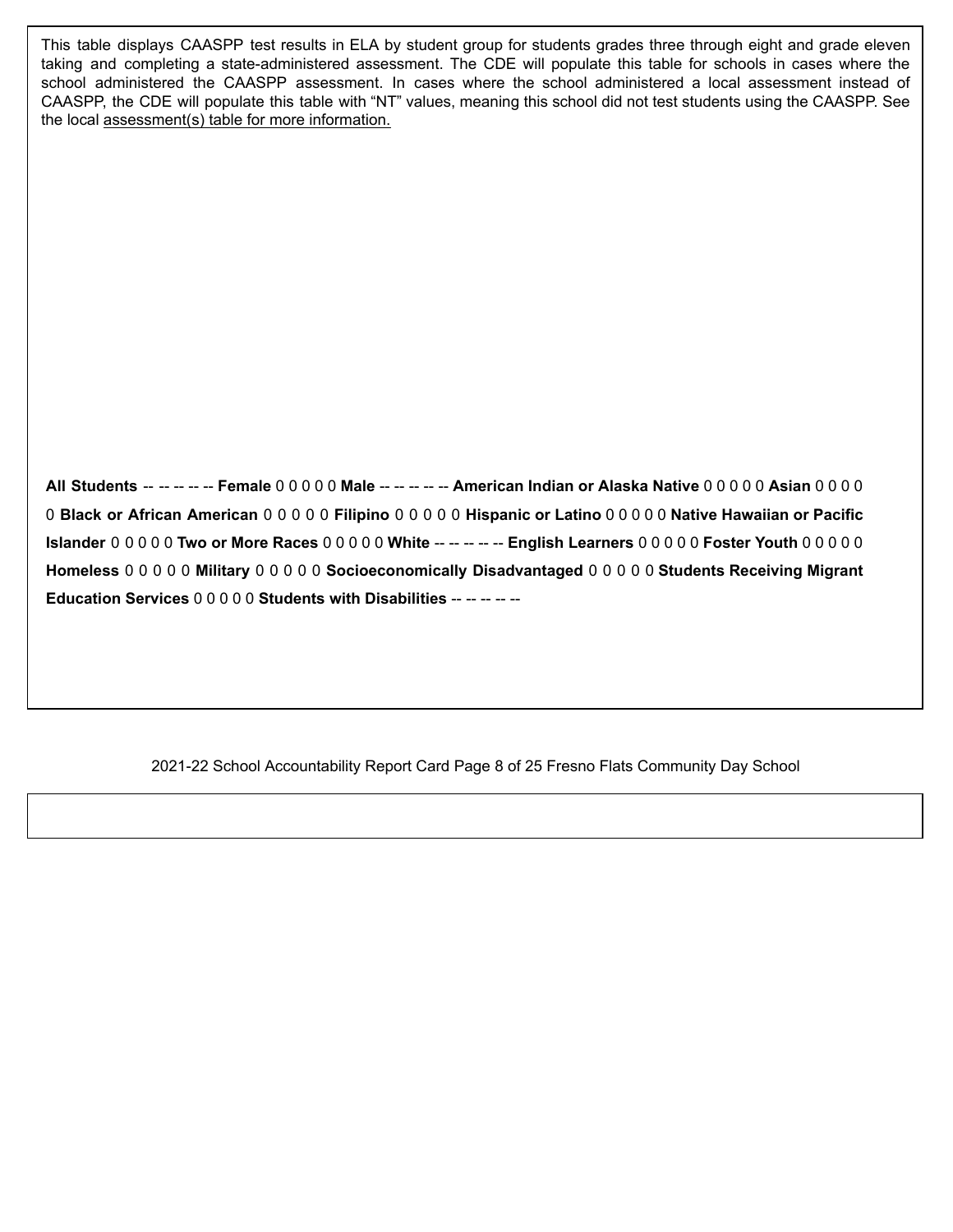This table displays CAASPP test results in Math by student group for students grades three through eight and grade eleven taking and completing a state-administered assessment. The CDE will populate this table for schools in cases where the school administered the CAASPP assessment. In cases where the school administered a local assessment instead of CAASPP, the CDE will populate this table with "NT" values, meaning this school did not test students using the CAASPP. See the local assessment(s) table for more information.

**All Students** -- -- -- -- -- **Female** 0 0 0 0 0 **Male** -- -- -- -- -- **American Indian or Alaska Native** 0 0 0 0 0 **Asian** 0 0 0 0 0 **Black or African American** 0 0 0 0 0 **Filipino** 0 0 0 0 0 **Hispanic or Latino** 0 0 0 0 0 **Native Hawaiian or Pacific Islander** 0 0 0 0 0 **Two or More Races** 0 0 0 0 0 **White** -- -- -- -- -- **English Learners** 0 0 0 0 0 **Foster Youth** 0 0 0 0 0 **Homeless** 0 0 0 0 0 **Military** 0 0 0 0 0 **Socioeconomically Disadvantaged** 0 0 0 0 0 **Students Receiving Migrant Education Services** 0 0 0 0 0 **Students with Disabilities** -- -- -- -- --

This table displays Local Assessment test results in ELA by student group for students grades three through eight and grade eleven. LEAs/schools will populate this table for schools in cases where the school administered a local assessment. In cases where the school administered the CAASPP assessment, LEAs/schools will populate this table with "N/A" values in all cells, meaning this table is Not Applicable for this school.

**All Students** \* \* \* \* \* **Female** \* \* \* \* \* **Male** \* \* \* \* \* **American Indian or Alaska Native** \* \* \* \* \* **Asian** \* \* \* \* \* **Black or African American** \* \* \* \* \* **Filipino** \* \* \* \* \* **Hispanic or Latino** \* \* \* \* \*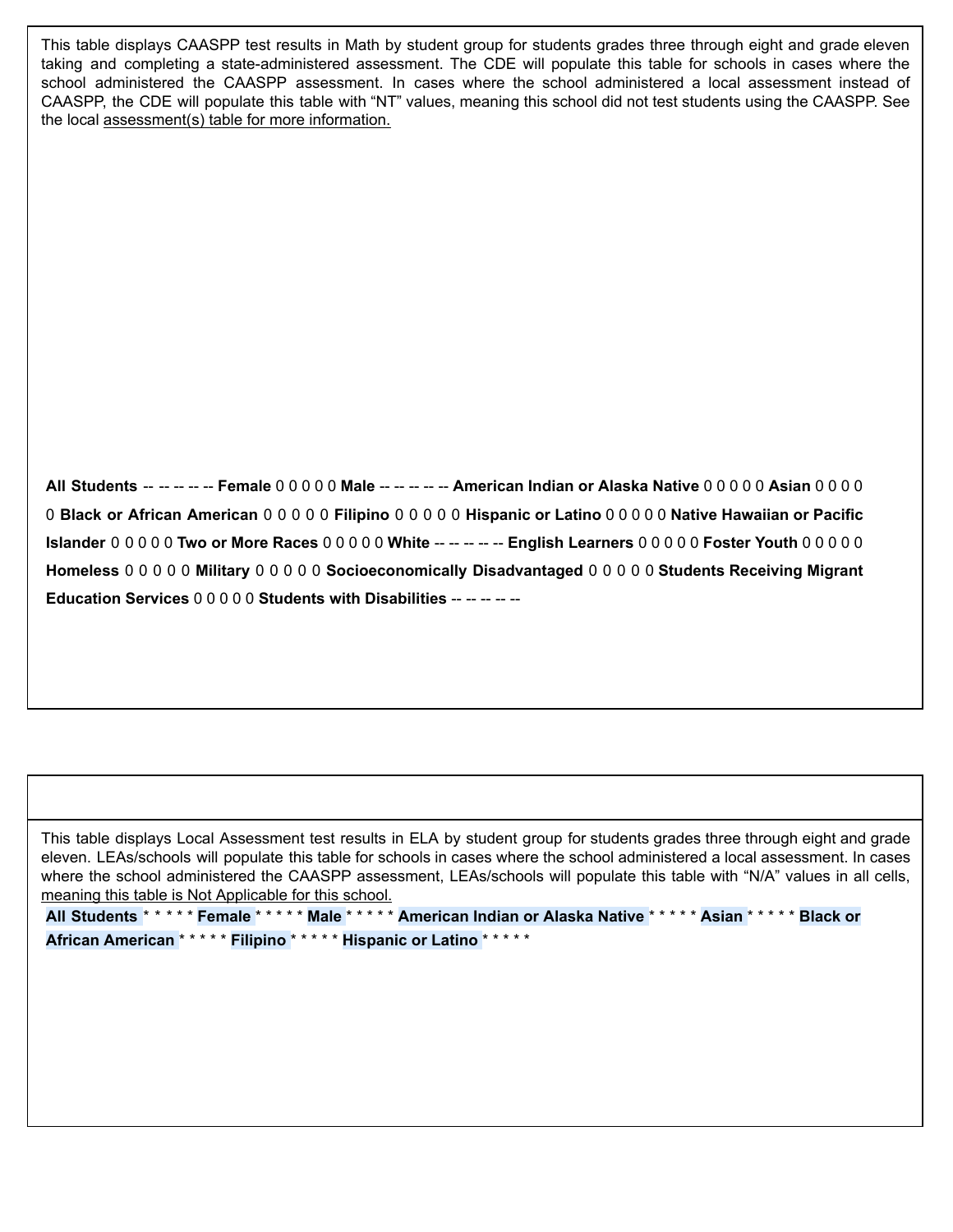| Native Hawaiian or Pacific Islander                  | $\star$  | $\star$ | $\star$ | $\star$ | $\star$  |
|------------------------------------------------------|----------|---------|---------|---------|----------|
| <b>Two or More Races</b>                             | $\star$  | $\star$ | $\star$ | $\star$ | $\star$  |
| <b>White</b>                                         | $\star$  | $\star$ | $\star$ | $\star$ | $\star$  |
| <b>English Learners</b>                              | $\star$  | $\star$ | $\star$ | $\star$ | $\star$  |
| <b>Foster Youth</b>                                  | $\star$  | $\star$ | $\star$ | $\star$ | $\star$  |
| <b>Homeless</b>                                      | $\star$  | $\star$ | $\star$ | $\star$ | $\star$  |
| <b>Military</b>                                      | $\star$  | $\star$ | $\star$ | $\star$ | $\star$  |
| <b>Socioeconomically Disadvantaged</b>               | $\star$  | $\star$ | $\star$ | $\star$ | $\star$  |
| <b>Students Receiving Migrant Education Services</b> | $\star$  | $\star$ | $\star$ | $\star$ | $\star$  |
| <b>Students with Disabilities</b>                    | $\star$  | $\star$ | $\star$ | $\star$ | $\star$  |
| <b>All Students</b>                                  | $\star$  | $\star$ | $\star$ | $\star$ | $\star$  |
| <b>Female</b>                                        | $\star$  | $\star$ | $\star$ | $\star$ | $\star$  |
| <b>Male</b>                                          | $\star$  | $\star$ | $\star$ | $\star$ | $\star$  |
| American Indian or Alaska Native                     | $\star$  | $\star$ | $\star$ | $\star$ | $\star$  |
| <b>Asian</b>                                         | $\star$  | $\star$ | $\star$ | $\star$ | $\star$  |
| <b>Black or African American</b>                     | $\star$  | $\star$ | $\star$ | $\star$ | $\star$  |
| <b>Filipino</b>                                      | $\star$  | $\star$ | $\star$ | $\star$ | $\star$  |
| <b>Hispanic or Latino</b>                            | $\star$  | $\star$ | $\star$ | $\star$ | $\star$  |
| Native Hawaiian or Pacific Islander                  | $\star$  | $\star$ | $\star$ | $\star$ | $\star$  |
| <b>Two or More Races</b>                             | $^\star$ | $\star$ |         | $\star$ | $^\star$ |
| <b>White</b>                                         | $\star$  | $\star$ | $\star$ | $\star$ | $\star$  |
| <b>English Learners</b>                              | $\star$  | $\star$ | $\star$ | $\star$ | $\star$  |
| <b>Foster Youth</b>                                  | $\star$  | $\star$ | $\star$ | $\star$ | $\star$  |
| <b>Homeless</b>                                      | $\star$  | $\star$ | $\star$ | $\star$ | $\star$  |
| <b>Military</b>                                      | $\star$  | $\star$ | $\star$ | $\star$ | $\star$  |
| <b>Socioeconomically Disadvantaged</b>               | $\star$  | $\star$ | $\star$ | $\star$ | $\star$  |
| <b>Students Receiving Migrant Education Services</b> | $\star$  | $\star$ | $\star$ | $\star$ | $\star$  |
| <b>Students with Disabilities</b>                    | $\star$  | $\star$ | $\star$ | $\star$ | $\star$  |
| <b>All Students</b>                                  | $\star$  | $\star$ | $\star$ | $\star$ | $\star$  |
| <b>Female</b>                                        | $\star$  | $\star$ | $\star$ | $\star$ | $\star$  |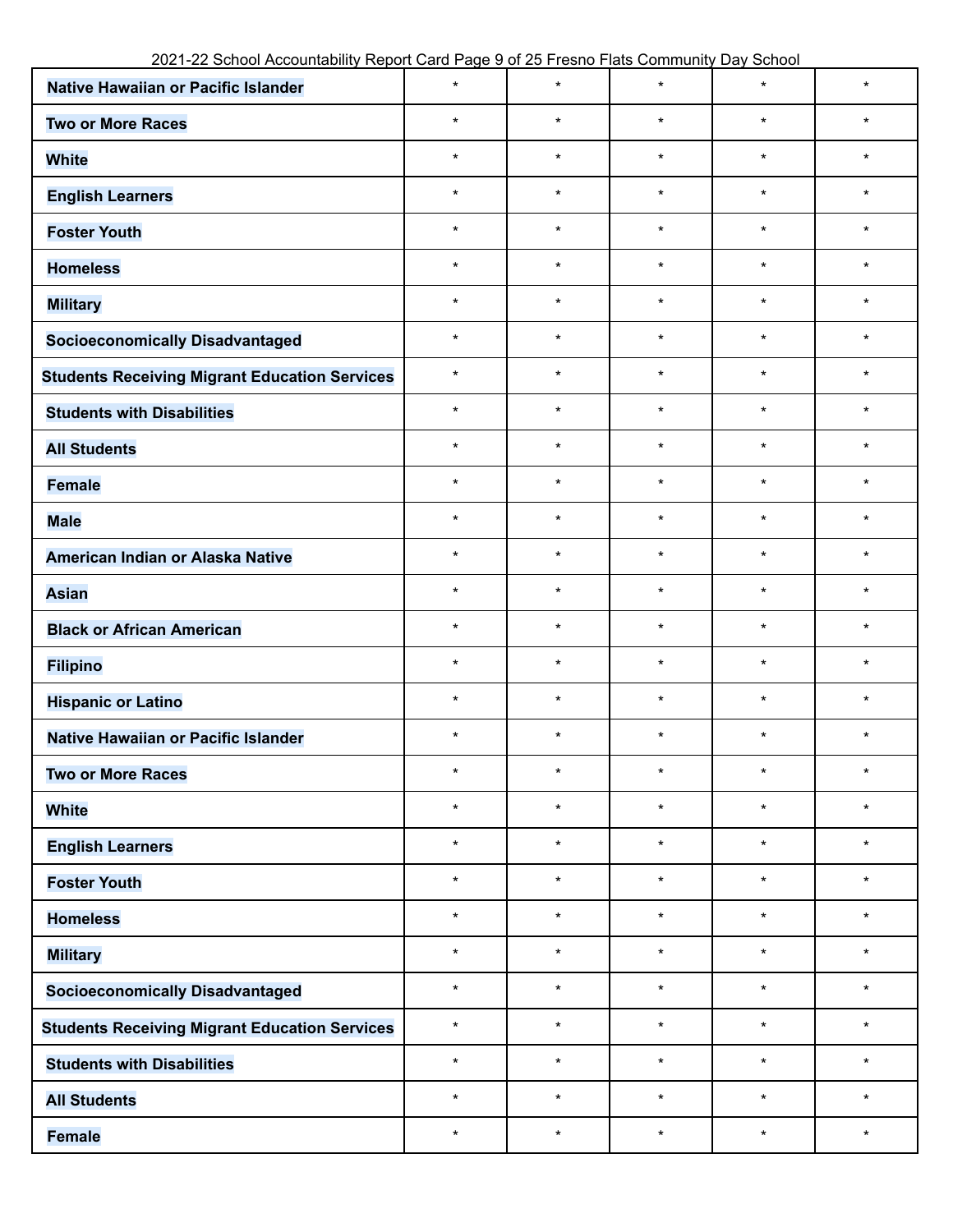| <b>Male</b>                         | $\star$ | $\star$ | $\star$ | $\star$ | $\star$ |
|-------------------------------------|---------|---------|---------|---------|---------|
| American Indian or Alaska Native    | $\star$ | $\star$ | $\star$ | $\star$ | $\star$ |
| <b>Asian</b>                        | $\star$ | $\star$ | $\star$ | $\star$ | $\star$ |
| <b>Black or African American</b>    | $\star$ | $\star$ | $\star$ | $\star$ | $\star$ |
| <b>Filipino</b>                     | $\star$ | $\star$ | $\star$ | $\star$ | $\star$ |
| <b>Hispanic or Latino</b>           | $\star$ | $\star$ | $\star$ | $\star$ | $\star$ |
| Native Hawaiian or Pacific Islander | $\star$ | $\star$ | $\star$ | $\star$ | $\star$ |
| <b>Two or More Races</b>            | $\star$ | $\star$ | $\star$ | $\star$ | $\star$ |
| <b>White</b>                        | $\star$ | $\star$ | $\star$ | $\star$ | $\star$ |
| <b>English Learners</b>             | $\ast$  | $\star$ | $\star$ | $\ast$  | $\ast$  |

2021-22 School Accountability Report Card Page 10 of 25 Fresno Flats Community Day School

| <b>Foster Youth</b>                                  | $\star$ | $\star$ | $\star$ | $\star$ | $\star$ |
|------------------------------------------------------|---------|---------|---------|---------|---------|
| <b>Homeless</b>                                      | $\star$ | $\star$ | $\star$ | $\star$ | $\star$ |
| <b>Military</b>                                      | $\star$ | $\star$ | $\star$ | $\star$ | $\star$ |
| <b>Socioeconomically Disadvantaged</b>               | $\star$ | $\star$ | $\star$ | $\star$ | $\star$ |
| <b>Students Receiving Migrant Education Services</b> | $\star$ | $\star$ | $\star$ | $\star$ | $\star$ |
| <b>Students with Disabilities</b>                    | $\star$ | $\star$ | $\star$ | $\star$ | $\star$ |
| <b>All Students</b>                                  | $\star$ | $\star$ | $\star$ | $\star$ | $\star$ |
| <b>Female</b>                                        | $\star$ | $\star$ | $\star$ | $\star$ | $\star$ |
| <b>Male</b>                                          | $\star$ | $\star$ | $\star$ | $\star$ | $\star$ |
| American Indian or Alaska Native                     | $\star$ | $\star$ | $\star$ | $\star$ | $\star$ |
| <b>Asian</b>                                         | $\star$ | $\star$ | $\star$ | $\star$ | $\star$ |
| <b>Black or African American</b>                     | $\star$ | $\star$ | $\star$ | $\star$ | $\star$ |
| <b>Filipino</b>                                      | $\star$ | $\star$ | $\star$ | $\star$ | $\star$ |
| <b>Hispanic or Latino</b>                            | $\star$ | $\star$ | $\star$ | $\star$ | $\star$ |
| Native Hawaiian or Pacific Islander                  | $\star$ | $\star$ | $\star$ | $\star$ | $\star$ |
| <b>Two or More Races</b>                             | $\star$ | $\star$ | $\star$ | $\star$ | $\star$ |
| <b>White</b>                                         | $\star$ | $\star$ | $\star$ | $\star$ | $\star$ |
| <b>English Learners</b>                              | $\star$ | $\star$ | $\star$ | $\star$ | $\star$ |
| <b>Foster Youth</b>                                  | $\star$ | $\star$ | $\star$ | $\star$ | $\star$ |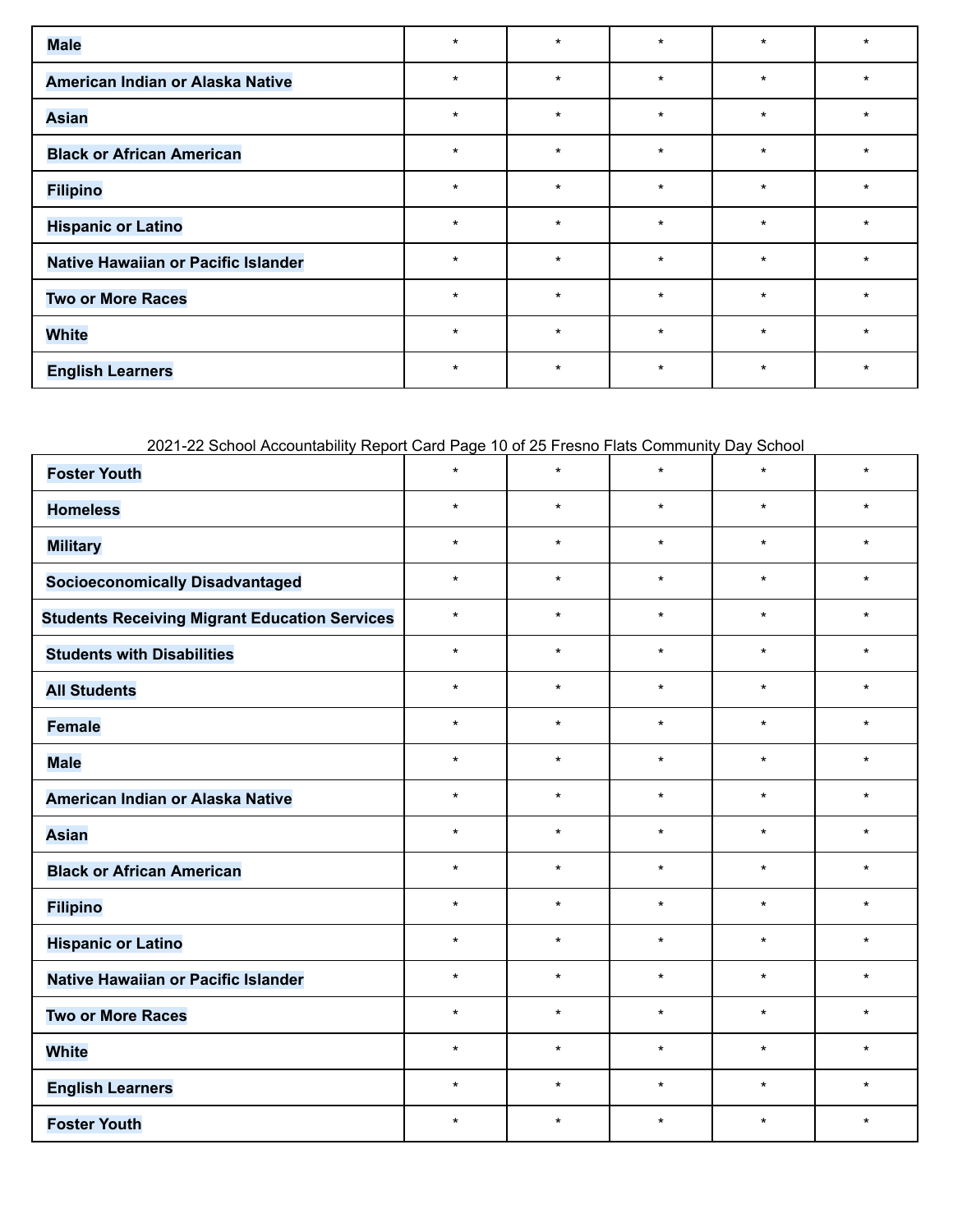| <b>Homeless</b>                                      | $\star$ | $\star$ | $\star$ | $\star$ | $\star$ |
|------------------------------------------------------|---------|---------|---------|---------|---------|
| <b>Military</b>                                      | $\star$ | $\star$ | $\star$ | $\star$ | $\star$ |
| <b>Socioeconomically Disadvantaged</b>               | $\star$ | $\star$ | $\star$ | $\star$ | $\star$ |
| <b>Students Receiving Migrant Education Services</b> | $\star$ | $\star$ | $\star$ | $\star$ | $\star$ |
| <b>Students with Disabilities</b>                    | $\star$ | $\star$ | $\star$ | $\star$ | $\star$ |
| <b>All Students</b>                                  | $\star$ | $\star$ | $\star$ | $\star$ | $\star$ |
| <b>Female</b>                                        | $\star$ | $\star$ | $\star$ | $\star$ | $\star$ |
| <b>Male</b>                                          | $\star$ | $\star$ | $\star$ | $\star$ | $\star$ |
| American Indian or Alaska Native                     | $\star$ | $\star$ | $\star$ | $\star$ | $\star$ |
| <b>Asian</b>                                         | $\star$ | $\star$ | $\star$ | $\star$ | $\star$ |
| <b>Black or African American</b>                     | $\star$ | $\star$ | $\star$ | $\star$ | $\star$ |
| <b>Filipino</b>                                      | $\star$ | $\star$ | $\star$ | $\star$ | $\star$ |
| <b>Hispanic or Latino</b>                            | $\star$ | $\star$ | $\star$ | $\star$ | $\star$ |
| Native Hawaiian or Pacific Islander                  | $\star$ | $\star$ | $\star$ | $\star$ | $\star$ |
| <b>Two or More Races</b>                             | $\star$ | $\star$ | $\star$ | $\star$ | $\star$ |
| <b>White</b>                                         | $\star$ | $\star$ | $\star$ | $\star$ | $\star$ |
| <b>English Learners</b>                              | $\star$ | $\star$ | $\star$ | $\star$ | $\star$ |
| <b>Foster Youth</b>                                  | $\star$ | $\star$ | $\star$ | $\star$ | $\star$ |
| <b>Homeless</b>                                      | $\star$ | $\star$ | $\star$ | $\star$ | $\star$ |
| <b>Military</b>                                      | $\star$ | $\star$ | $\star$ | $\star$ | $\star$ |
| <b>Socioeconomically Disadvantaged</b>               | $\star$ | $\star$ | $\star$ | $\star$ | $\star$ |

### 2021-22 School Accountability Report Card Page 11 of 25 Fresno Flats Community Day School

| <b>Students Receiving Migrant Education Services</b> |  |  |  |
|------------------------------------------------------|--|--|--|
| <b>Students with Disabilities</b>                    |  |  |  |

\*At or above the grade-level standard in the context of the local assessment administered.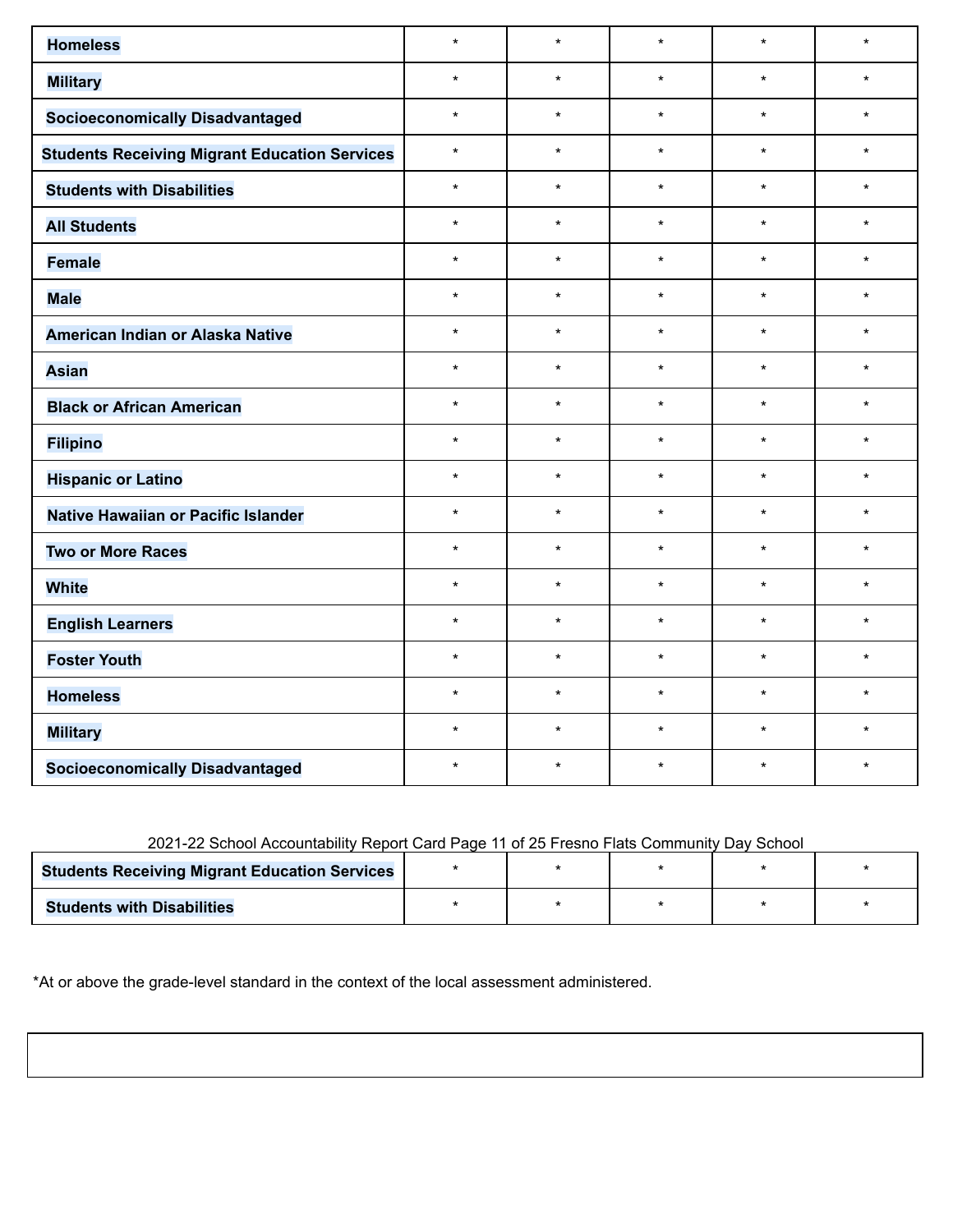This table displays Local Assessment test results in Math by student group for students grades three through eight and grade eleven. LEAs/schools will populate this table for schools in cases where the school administered a local assessment. In cases where the school administered the CAASPP assessment, LEAs/schools will populate this table with "N/A" values in all cells, meaning this table is Not Applicable for this school.

**All Students** \* \* \* \* \* **Female** \* \* \* \* \* **Male** \* \* \* \* \* **American Indian or Alaska Native** \* \* \* \* \* **Asian** \* \* \* \* \* **Black or African American** \* \* \* \* \* **Filipino** \* \* \* \* \* **Hispanic or Latino** \* \* \* \* \* **Native Hawaiian or Pacific Islander** \* \* \* \* \* **Two or More Races** \* \* \* \* \* **White** \* \* \* \* \* **English Learners** \* \* \* \* \* **Foster Youth** \* \* \* \* \* **Homeless** \* \* \* \* \* **Military** \* \* \* \* \* **Socioeconomically Disadvantaged** \* \* \* \* \* **Students Receiving Migrant Education Services** \* \* \* \* \* **Students with Disabilities** \* \* \* \* \* **All Students** \* \* \* \* \* **Female** \* \* \* \* \* **Male** \* \* \* \* \* **American Indian or Alaska Native** \* \* \* \* \* **Asian** \* \* \* \* \* **Black or African American** \* \* \* \* \* **Filipino** \* \* \* \* \* **Hispanic or Latino** \* \* \* \* \* **Native Hawaiian or Pacific Islander** \* \* \* \* \* **Two or More Races** \* \* \* \* \* **White** \* \* \* \* \* **English Learners** \* \* \* \* \* **Foster Youth** \* \* \* \* \*

| 2021-22 School Accountability Report Card Page 12 of 25 Fresno Flats Community Day School |  |  |  |  |
|-------------------------------------------------------------------------------------------|--|--|--|--|
|-------------------------------------------------------------------------------------------|--|--|--|--|

| <b>Homeless</b>                        |  |  |  |
|----------------------------------------|--|--|--|
| <b>Military</b>                        |  |  |  |
| <b>Socioeconomically Disadvantaged</b> |  |  |  |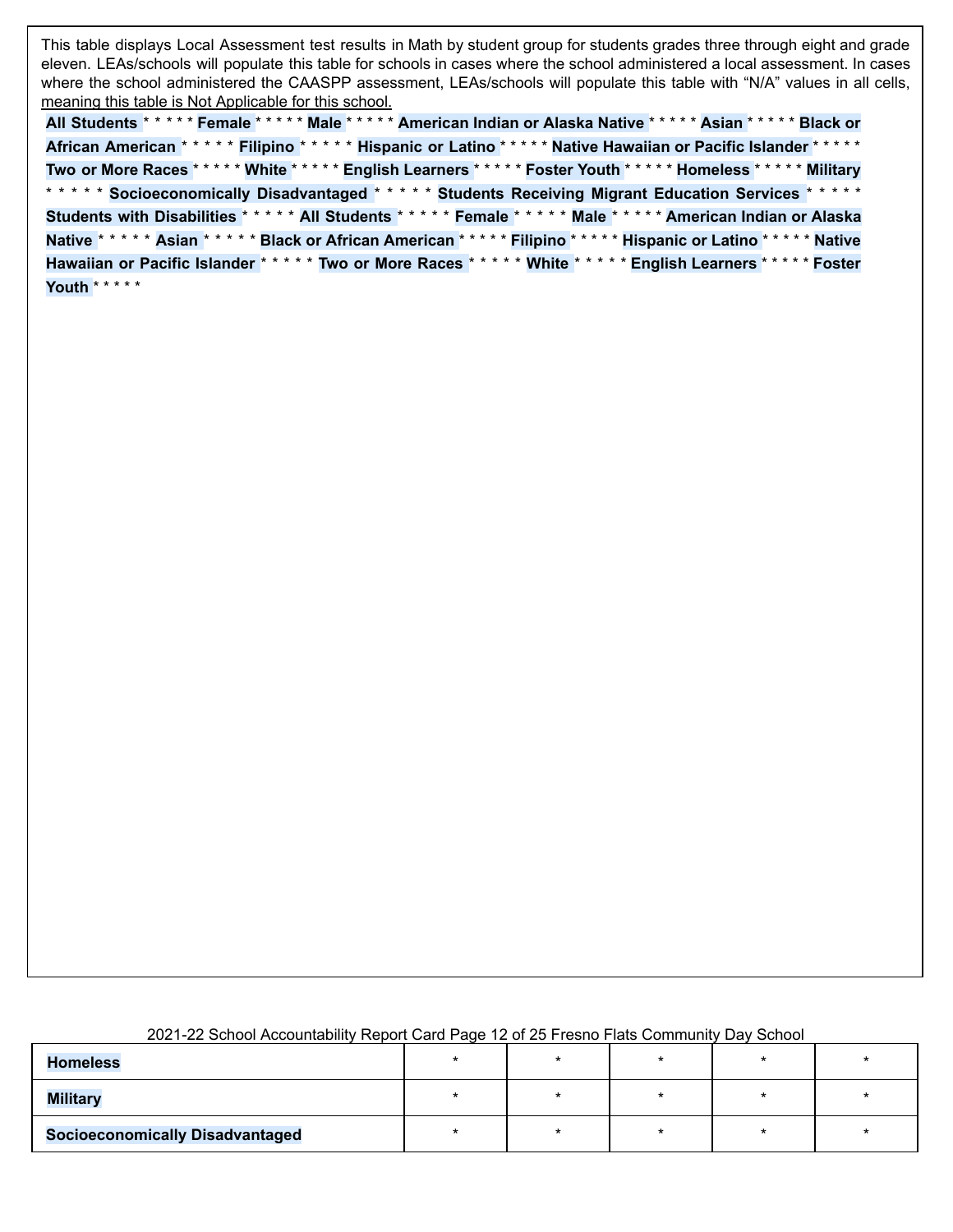| <b>Students Receiving Migrant Education Services</b> | $\star$ | $\star$ | $\star$ | $\star$ | $\star$ |
|------------------------------------------------------|---------|---------|---------|---------|---------|
| <b>Students with Disabilities</b>                    | $\star$ | $\star$ | $\star$ | $\star$ | $\star$ |
| <b>All Students</b>                                  | $\star$ | $\star$ | $\star$ | $\star$ | $\star$ |
| <b>Female</b>                                        | $\star$ | $\star$ | $\star$ | $\star$ | $\star$ |
| <b>Male</b>                                          | $\star$ | $\star$ | $\star$ | $\star$ | $\star$ |
| American Indian or Alaska Native                     | $\star$ | $\star$ | $\star$ | $\star$ | $\star$ |
| <b>Asian</b>                                         | $\star$ | $\star$ | $\star$ | $\star$ | $\star$ |
| <b>Black or African American</b>                     | $\star$ | $\star$ | $\star$ | $\star$ | $\star$ |
| <b>Filipino</b>                                      | $\star$ | $\star$ | $\star$ | $\star$ | $\star$ |
| <b>Hispanic or Latino</b>                            | $\star$ | $\star$ | $\star$ | $\star$ | $\star$ |
| Native Hawaiian or Pacific Islander                  | $\star$ | $\star$ | $\star$ | $\star$ | $\star$ |
| <b>Two or More Races</b>                             | $\star$ | $\star$ | $\star$ | $\star$ | $\star$ |
| <b>White</b>                                         | $\star$ | $\star$ | $\star$ | $\star$ | $\star$ |
| <b>English Learners</b>                              | $\star$ | $\star$ | $\star$ | $\star$ | $\star$ |
| <b>Foster Youth</b>                                  | $\star$ | $\star$ | $\star$ | $\star$ | $\star$ |
| <b>Homeless</b>                                      | $\star$ | $\star$ | $\star$ | $\star$ | $\star$ |
| <b>Military</b>                                      | $\star$ | $\star$ | $\star$ | $\star$ | $\star$ |
| <b>Socioeconomically Disadvantaged</b>               | $\star$ | $\star$ | $\star$ | $\star$ | $\star$ |
| <b>Students Receiving Migrant Education Services</b> | $\star$ | $\star$ | $\star$ | $\star$ | $\star$ |
| <b>Students with Disabilities</b>                    |         |         |         |         |         |
| <b>All Students</b>                                  | $\star$ | $\star$ | $\star$ | $\star$ | $\star$ |
| <b>Female</b>                                        | $\star$ | $\star$ | $\star$ | $\star$ | $\star$ |
| <b>Male</b>                                          | $\star$ | $\star$ | $\star$ | $\star$ | $\star$ |
| American Indian or Alaska Native                     | $\star$ | $\star$ | $\star$ | $\star$ | $\star$ |
| <b>Asian</b>                                         | $\star$ | $\star$ | $\star$ | $\star$ | $\star$ |
| <b>Black or African American</b>                     | $\star$ | $\star$ | $\star$ | $\star$ | $\star$ |
| <b>Filipino</b>                                      | $\star$ | $\star$ | $\star$ | $\star$ | $\star$ |
| <b>Hispanic or Latino</b>                            | $\star$ | $\star$ | $\star$ | $\star$ | $\star$ |
| Native Hawaiian or Pacific Islander                  | $\star$ | $\star$ | $\star$ | $\star$ | $\star$ |
| <b>Two or More Races</b>                             | $\star$ | $\star$ | $\star$ | $\star$ | $\star$ |
| <b>White</b>                                         | $\star$ | $\star$ | $\star$ | $\star$ | $\star$ |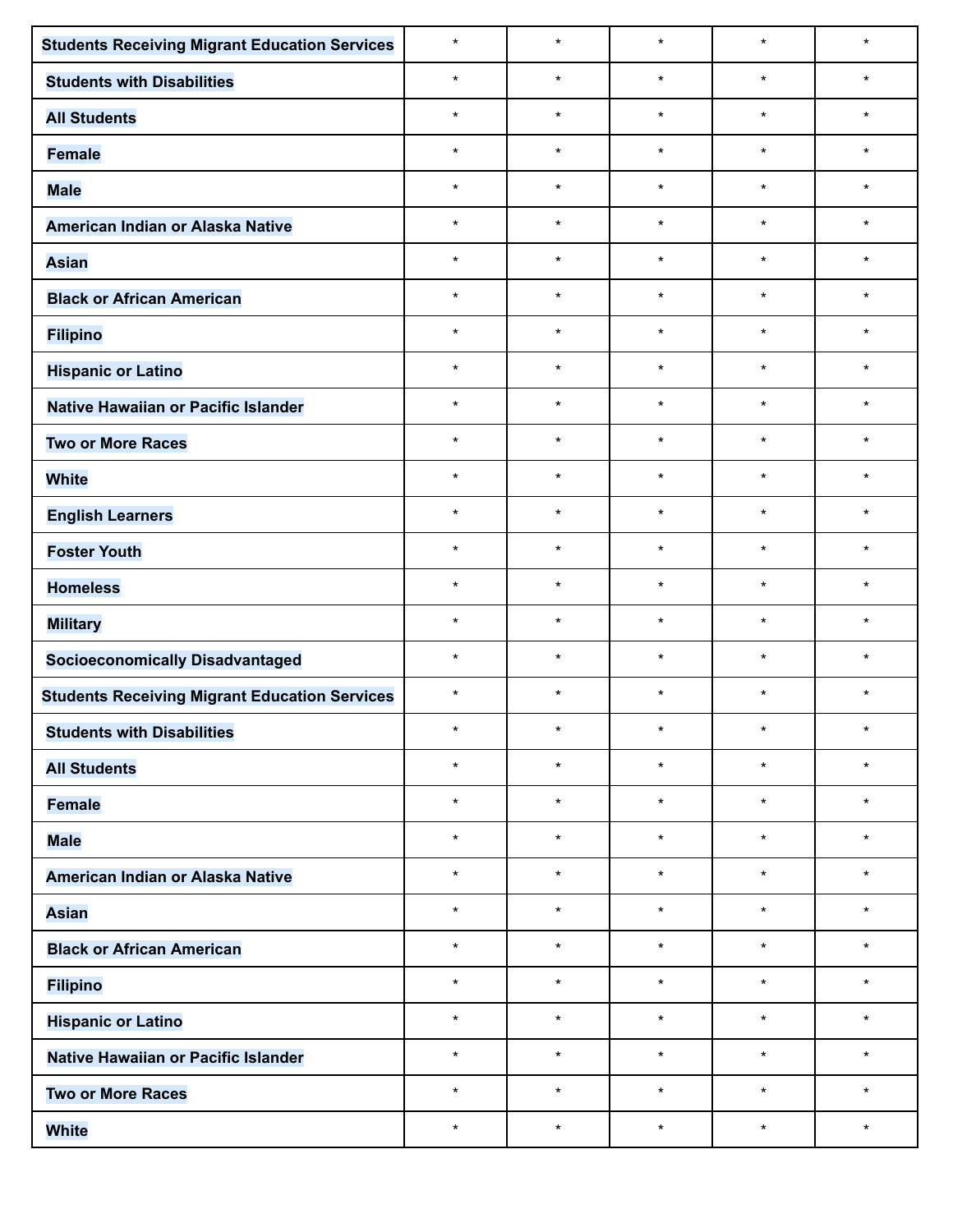| <b>English Learners</b>                              |   |         |   |  |
|------------------------------------------------------|---|---------|---|--|
| <b>Foster Youth</b>                                  |   |         |   |  |
| <b>Homeless</b>                                      | ÷ | $\star$ | ÷ |  |
| <b>Military</b>                                      |   |         |   |  |
| <b>Socioeconomically Disadvantaged</b>               |   |         |   |  |
| <b>Students Receiving Migrant Education Services</b> |   |         |   |  |

### 2021-22 School Accountability Report Card Page 13 of 25 Fresno Flats Community Day School

| <b>Students with Disabilities</b>                    | $\star$ | $\star$ | $\star$ | $\star$ | $\star$ |
|------------------------------------------------------|---------|---------|---------|---------|---------|
| <b>All Students</b>                                  | $\star$ | $\star$ | $\star$ | $\star$ | $\star$ |
| <b>Female</b>                                        | $\star$ | $\star$ | $\star$ | $\star$ | $\star$ |
| <b>Male</b>                                          | $\star$ | $\star$ | $\star$ | $\star$ | $\star$ |
| American Indian or Alaska Native                     | $\star$ | $\star$ | $\star$ | $\star$ | $\star$ |
| <b>Asian</b>                                         | $\star$ | $\star$ | $\star$ | $\star$ | $\star$ |
| <b>Black or African American</b>                     | $\star$ | $\star$ | $\star$ | $\star$ | $\star$ |
| <b>Filipino</b>                                      | $\star$ | $\star$ | $\star$ | $\star$ | $\star$ |
| <b>Hispanic or Latino</b>                            | $\star$ | $\star$ | $\star$ | $\star$ | $\star$ |
| Native Hawaiian or Pacific Islander                  | $\star$ | $\star$ | $\star$ | $\star$ | $\star$ |
| <b>Two or More Races</b>                             | $\star$ | $\star$ | $\star$ | $\star$ | $\star$ |
| <b>White</b>                                         | $\star$ | $\star$ | $\star$ | $\star$ | $\star$ |
| <b>English Learners</b>                              | $\star$ | $\star$ | $\star$ | $\star$ | $\star$ |
| <b>Foster Youth</b>                                  | $\star$ | $\star$ | $\star$ | $\star$ | $\star$ |
| <b>Homeless</b>                                      | $\star$ | $\star$ | $\star$ | $\star$ | $\star$ |
| <b>Military</b>                                      | $\star$ | $\star$ | $\star$ | $\star$ | $\star$ |
| <b>Socioeconomically Disadvantaged</b>               | $\star$ | $\star$ | $\star$ | $\star$ | $\star$ |
| <b>Students Receiving Migrant Education Services</b> | $\star$ | $\star$ | $\star$ | $\star$ | $\star$ |
| <b>Students with Disabilities</b>                    | $\star$ | $\star$ | $\star$ | $\star$ | $\star$ |

\*At or above the grade-level standard in the context of the local assessment administered.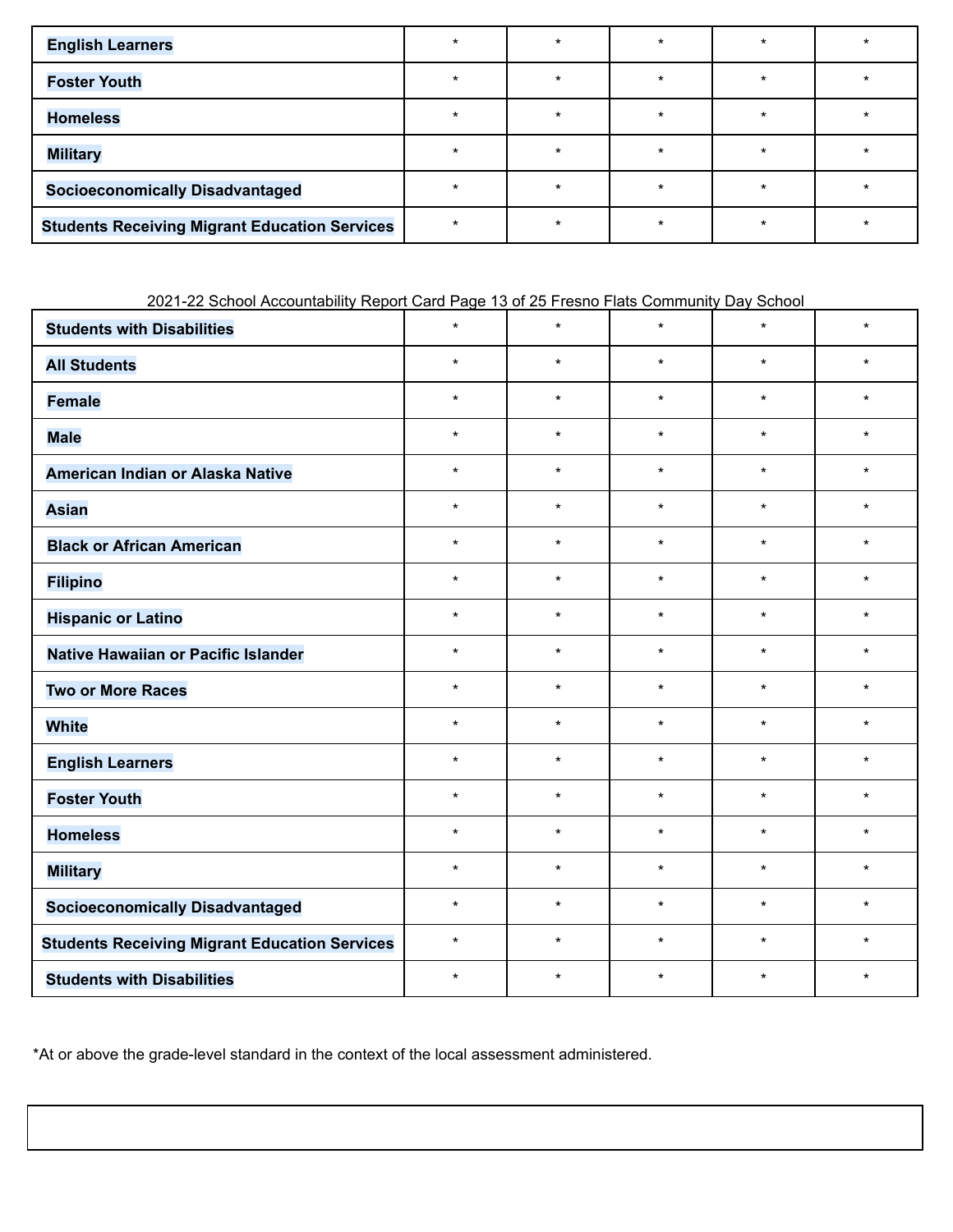This table displays the percentage of all students grades five, eight, and High School meeting or exceeding the State Standard.

The 2019-2020 data cells with N/A values indicate that the 2019-2020 data are not available due to the COVID-19 pandemic and resulting summative testing suspension. The Executive Order N-30-20 was issued which waived the assessment, accountability, and reporting requirements for the 2019-2020 school year.

For any 2020-2021 data cells with N/T values indicate that this school did not test students using the CAASPP

Science.

**Science**

(grades 5, 8 and high school)

N/A NT N/A NT N/A 28.72

2021-22 School Accountability Report Card Page 14 of 25 Fresno Flats Community Day School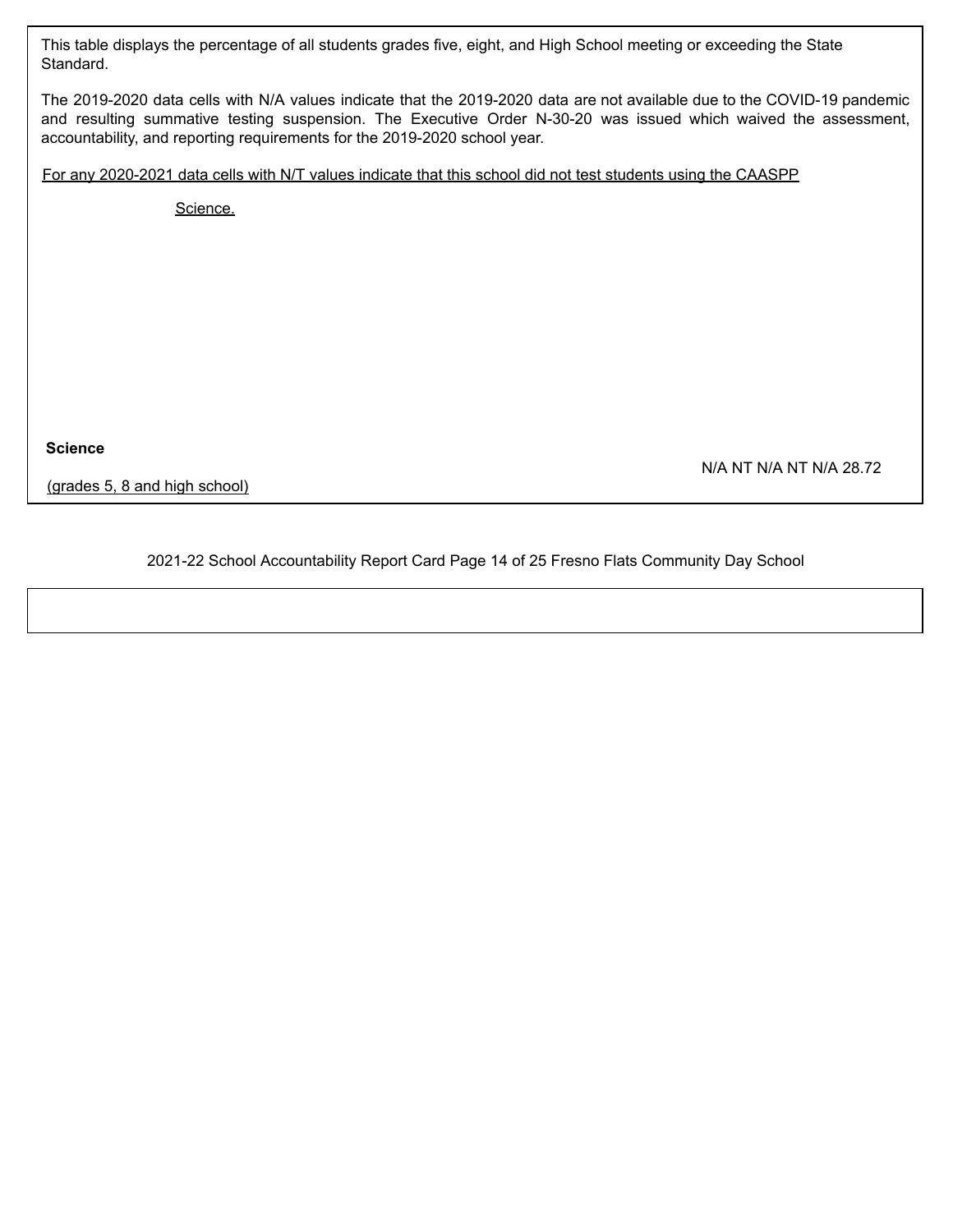This table displays CAASPP test results in Science by student group for students grades five, eight, and High School. For any data cells with N/T values indicate that this school did not test students using the CAASPP Science.

**All Students** -- NT NT NT NT **Female** 0 0 0 0 0 **Male** -- NT NT NT NT **American Indian or Alaska Native** 0 0 0 0 0 **Asian** 0 0 0 0 0 **Black or African American** 0 0 0 0 0 **Filipino** 0 0 0 0 0 **Hispanic or Latino** 0 0 0 0 0 **Native Hawaiian or Pacific Islander** 0 0 0 0 0 **Two or More Races** 0 0 0 0 0 **White** -- NT NT NT NT **English Learners** 0 0 0 0 0 **Foster Youth** 0 0 0 0 0 **Homeless** 0 0 0 0 0 **Military** 0 0 0 0 0 **Socioeconomically Disadvantaged** 0 0 0 0 0 **Students Receiving Migrant Education Services** 0 0 0 0 0 **Students with Disabilities** -- NT NT NT NT

## **B. Pupil Outcomes State Priority: Other Pupil Outcomes**

The SARC provides the following information relevant to the State priority: Other Pupil Outcomes (Priority 8): Pupil outcomes in the subject area of physical education.

Due to the COVID-19 crisis, the Physical Fitness Test was suspended during the 2020-2021 school year and therefore no data are reported and each cell in this table is populated with "N/A."

**Grade 5** N/A N/A N/A **Grade 7** N/A N/A N/A **Grade 9** N/A N/A N/A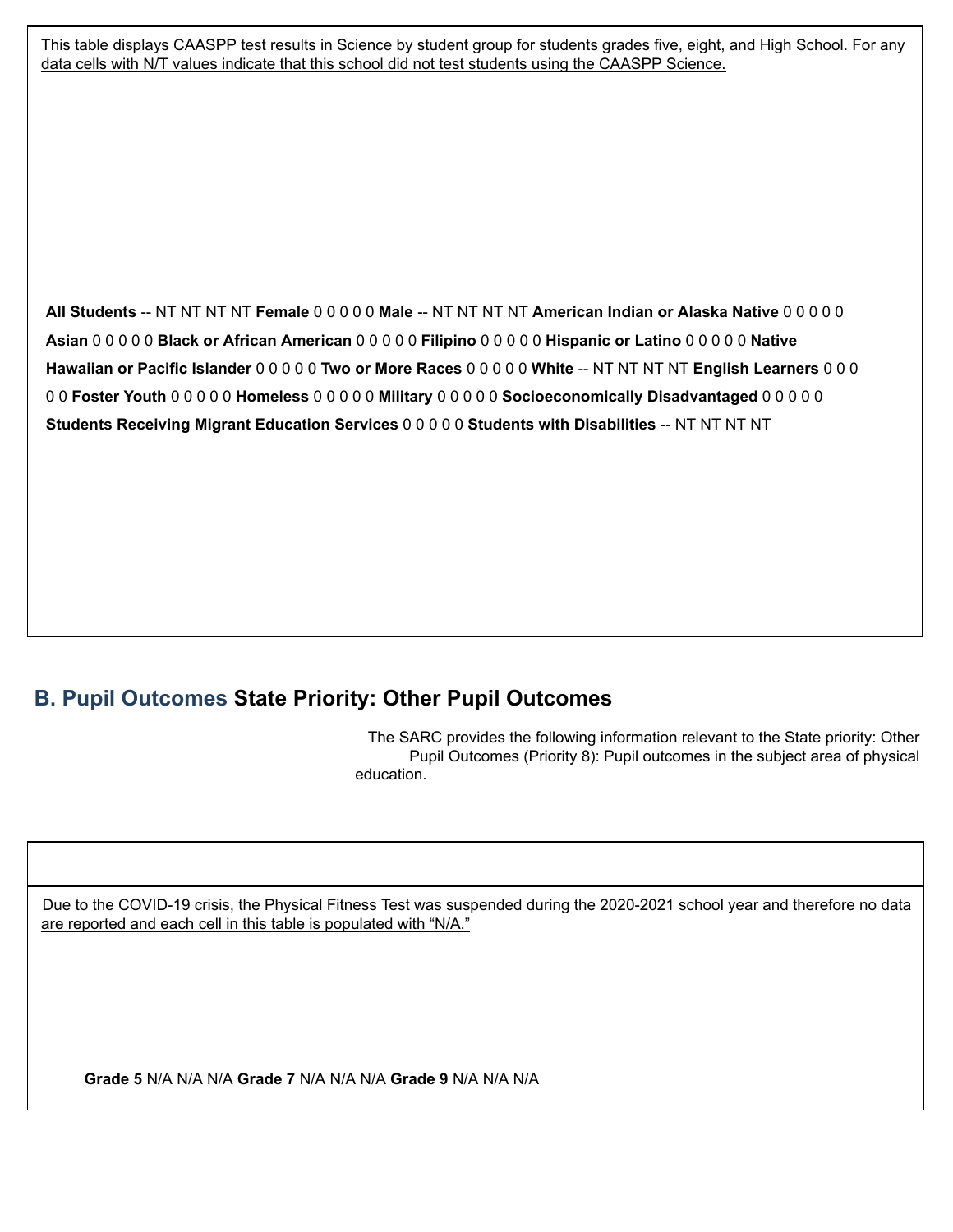# **C. Engagement State Priority: Parental Involvement**

2021-22 Opportunities for Parental Involvement

The SARC provides the following information relevant to the State priority: Parental Involvement (Priority 3): Efforts the school district makes to seek parent input in making decisions regarding the school district and at each school site.

Parents are highly encouraged to take an active role in their child's educational program while enrolled at Fresno Flats Community Day School. Parents attend a program induction meeting when the determination has been made that their child would benefit from a placement at Fresno Flats. Parents, along with their child, are active participants in establishing goals and objectives for the duration of the placement period. These objectives are continually modified to reflect changes in the student's attitude, work habits, academic achievement, and behavior. Due to the small number of students assigned to Fresno Flats at any given time, communication with parents takes place on an almost daily basis, which allows continuous parental involvement.-

**All Students** 4 3 1 33.3 **Female** 1 0 0 0.0 **Male** 3 3 1 33.3 **American Indian or Alaska Native** 0 0 0 0.0 **Asian** 0 0 0 0.0 **Black or African American** 0 0 0 0.0 **Filipino** 0 0 0 0.0 **Hispanic or Latino** 0 0 0 0.0 **Native Hawaiian or Pacific Islander** 0 0 0 0.0 **Two or More Races** 0 0 0 0.0 **White** 4 3 1 33.3 **English Learners** 0 0 0 0.0 **Foster Youth** 0 0 0 0.0 **Homeless** 0 0 0 0.0 **Socioeconomically Disadvantaged** 2 1 1 100.0 **Students Receiving Migrant Education Services** 0 0 0 0.0 **Students with Disabilities** 2 2 0 0.0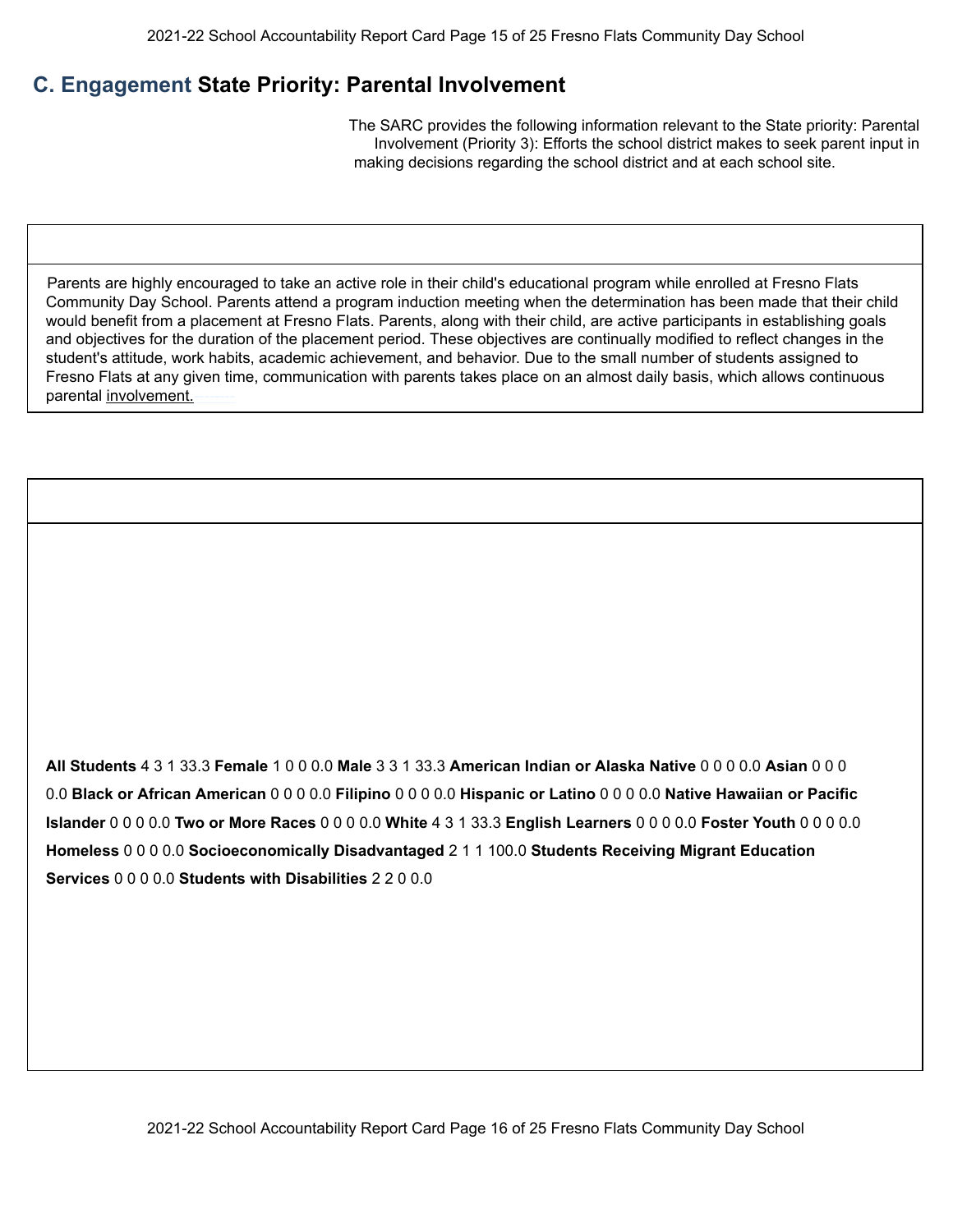## **C. Engagement State Priority: School Climate**

The SARC provides the following information relevant to the State priority: School Climate (Priority 6):

- ∙ Pupil suspension rates;
	- ∙ Pupil expulsion rates; and
	- ∙ Other local measures on the sense of safety

This table displays suspensions and expulsions data collected between July through June, each full school year respectively. Data collected during the 2020-21 school year may not be comparable to earlier years of this collection due to differences in learning mode instruction in response to the COVID-19 pandemic.

**Suspensions** -- -- 2.89 0.53 3.47 0.20 **Expulsions** -- -- 0.00 0.00 0.08 0.00

This table displays suspensions and expulsions data collected between July through February, partial school year due to the COVID-19 pandemic. The 2019-2020 suspensions and expulsions rate data are not comparable to other year data because the 2019-2020 school year is a partial school year due to the COVID-19 crisis. As such, it would be inappropriate to make any comparisons in rates of suspensions and expulsions in the 2019-2020 school year compared to other school years.

**Suspensions** -- 1.95 2.45

Suspensions and Expulsions

**Expulsions** -- 0.00 0.05

2021-22 School Accountability Report Card Page 17 of 25 Fresno Flats Community Day School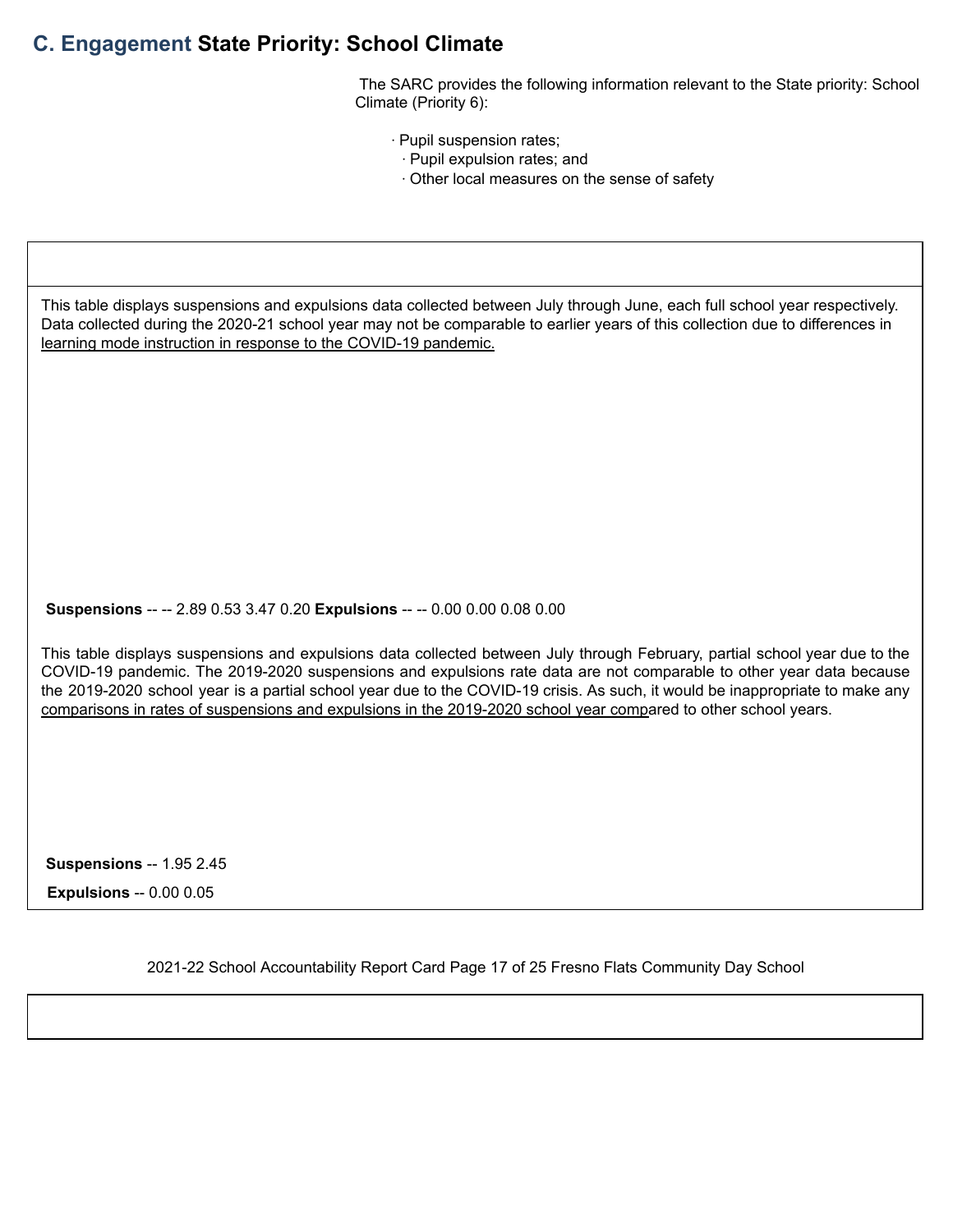**All Students** 0.00 0.00 **Female** 0.00 0.00 **Male** 0.00 0.00 **American Indian or Alaska Native** 0.00 0.00 **Asian** 0.00 0.00 **Black or African American** 0.00 0.00 **Filipino** 0.00 0.00 **Hispanic or Latino** 0.00 0.00 **Native Hawaiian or Pacific Islander** 0.00 0.00 **Two or More Races** 0.00 0.00 **White** 0.00 0.00 **English Learners** 0.00 0.00 **Foster Youth** 0.00 0.00 **Homeless** 0.00 0.00 **Socioeconomically Disadvantaged** 0.00 0.00 **Students Receiving Migrant Education Services** 0.00 0.00 **Students with Disabilities** 0.00 0.00

A Comprehensive School Safety Plan has been established by the District. This plan is reviewed and updated as necessary annually by district and site level administration, as well as by the District Safety Officer. The plan contains all mandated components. This plan is also reviewed by law enforcement and other emergency first responders as necessary. The District's Board of Trustees approved the plan at their regular meeting in February 2021. Additionally, Fresno Flats staff participates in site level safety meetings with staff from Wasuma Elementary School since Fresno Flats is housed on the Wasuma campus in Ahwahnee. Fresno Flats also participates in regular safety and disaster drills in collaboration with Wasuma and all other District sites.-

This table displays the 2018-19 average class size and class size distribution. The columns titled "Number of Classes" indicates how many classes fall into each size category (a range of total students per classroom). At the secondary school level, this information is reported by subject area rather than grade level.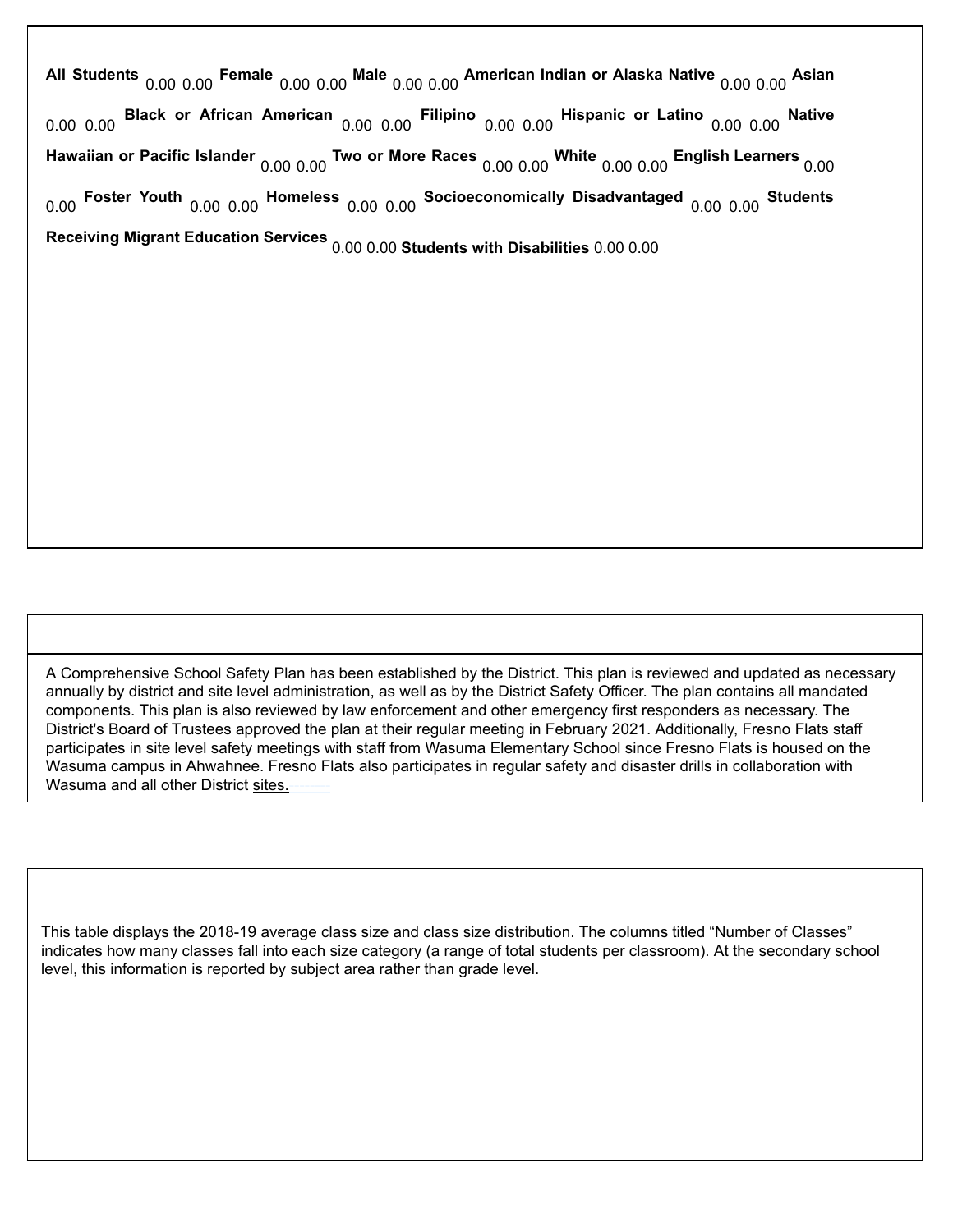| <b>English Language Arts 3 1</b> |  |  |  |
|----------------------------------|--|--|--|
| <b>Mathematics 3 1</b>           |  |  |  |
|                                  |  |  |  |

**Science** 3 1

**Social Science** 3 1

2021-22 School Accountability Report Card Page 18 of 25 Fresno Flats Community Day School

This table displays the 2019-20 average class size and class size distribution. The columns titled "Number of Classes" indicates how many classes fall into each size category (a range of total students per classroom). At the secondary school level, this information is reported by subject area rather than grade level.

| <b>English Language Arts</b> |  |  |  |
|------------------------------|--|--|--|
| Mathematics                  |  |  |  |
| <b>Science</b>               |  |  |  |
| <b>Social Science</b>        |  |  |  |

This table displays the 2020-21 average class size and class size distribution. The columns titled "Number of Classes" indicates how many classes fall into each size category (a range of total students per classroom). At the secondary school level, this information is reported by subject area rather than grade level.

| <b>English Language Arts</b> |  |  |  |
|------------------------------|--|--|--|
| <b>Mathematics</b>           |  |  |  |
| <b>Science</b>               |  |  |  |
| <b>Social Science</b>        |  |  |  |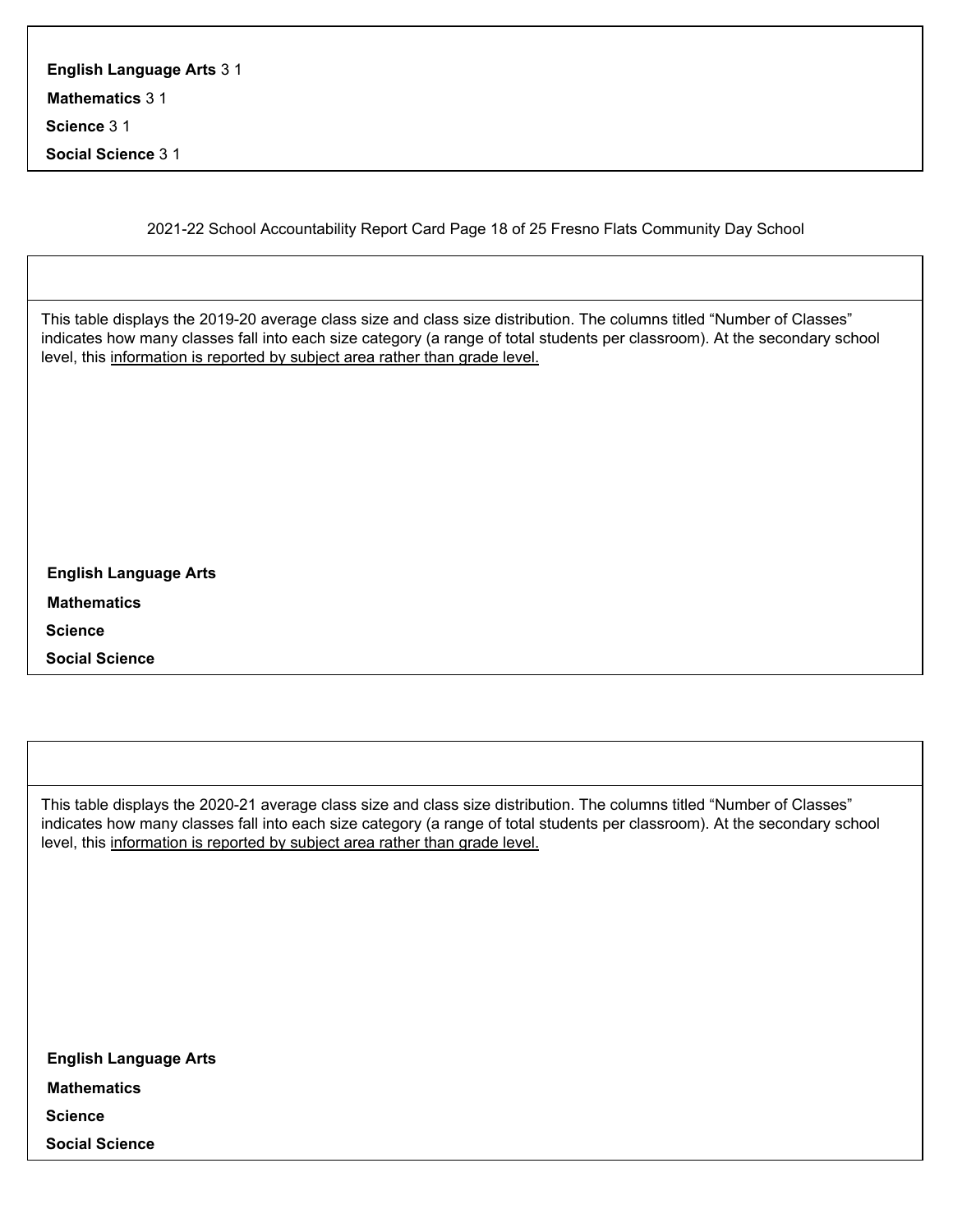This table displays the ratio of pupils to Academic Counselor. One full time equivalent (FTE) equals one staff member working full time; one FTE could also represent two staff members who each work 50 percent of full time.

#### **Pupils to Academic Counselor**

2021-22 School Accountability Report Card Page 19 of 25 Fresno Flats Community Day School

| This table displays the number of FTE support staff assigned to this school. One full time equivalent (FTE) equals one<br>staff member working full time; one FTE could also represent two staff members who each work 50 percent of full time. |
|-------------------------------------------------------------------------------------------------------------------------------------------------------------------------------------------------------------------------------------------------|
| Counselor (Academic, Social/Behavioral or Career Development) <sub>o</sub> Library Media Teacher                                                                                                                                                |
| (Librarian) <sub>n</sub> Library Media Services Staff (Paraprofessional) <sub>n</sub> Psychologist <sub>n</sub> Social Worker <sub>n</sub>                                                                                                      |
| Speech/Language/Hearing Specialist $_0$ Resource Specialist (non-teaching) $_0$                                                                                                                                                                 |
|                                                                                                                                                                                                                                                 |

| This table displays the 2019-20 expenditures per pupil and average teach salary for this school. Cells with N/A values do<br>not require data. |
|------------------------------------------------------------------------------------------------------------------------------------------------|
|                                                                                                                                                |
|                                                                                                                                                |
|                                                                                                                                                |
|                                                                                                                                                |
| School Site \$44,393.88 \$1,145.51 \$43,248.37 \$71,039 District N/A N/A \$9,608.79 \$63,980 Percent Difference -                              |
| School Site and District N/A N/A <sub>127.3</sub> 10.5 State \$8,444 \$72.352 Percent Difference - School Site and State N/A                   |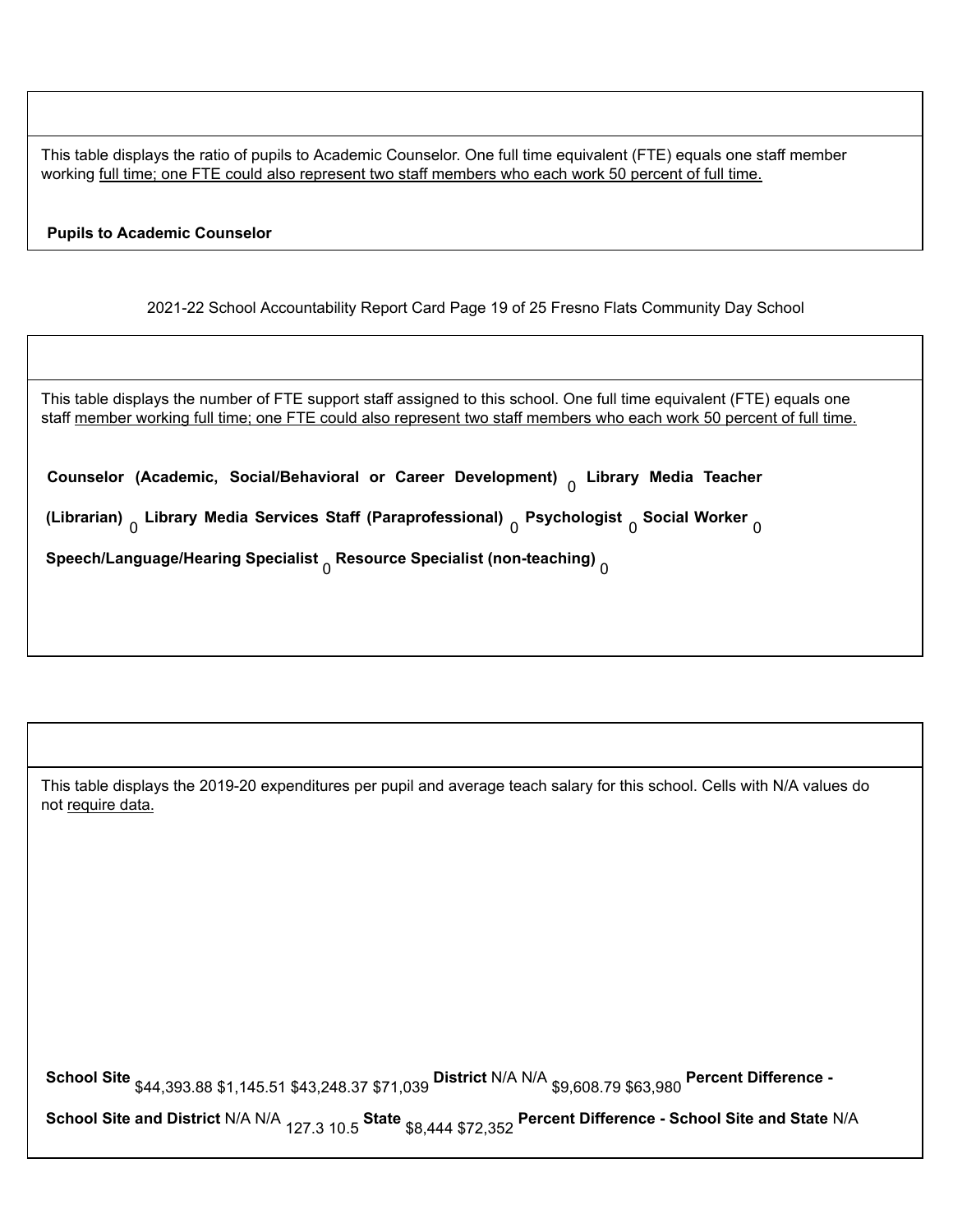The District's adopted mission statement, "Every Child...a Promise", in conjunction with the Local Control Accountability Plan, both guide and drive the fiscal direction of Fresno Flats Community Day School. Because Fresno Flats Community Day School is housed on the campus of Wasuma Elementary School, students and staff share a variety of services with Wasuma's school community. Services include: nutritional services (breakfast and lunch programs), Special Education services, Response to Intervention, reading specialist, resource specialist, Title II funding, core academic program, and supplementary academic enrichment programs.

2021-22 School Accountability Report Card Page 20 of 25 Fresno Flats Community Day School

This table displays the 2019-20 Teacher and Administrative salaries. For detailed information on salaries, see the CDE Certification Salaries & Benefits web page at http://www.cde.ca.gov/ds/fd/cs/.

**Beginning Teacher Salary** \$42,679 \$47,265 **Mid-Range Teacher Salary** \$60,685 \$69,813 **Highest Teacher Salary** \$80,491 \$91,237 **Average Principal Salary (Elementary)** \$97,349 \$113,466 **Average Principal Salary (Middle)** \$97,349 \$115,186 **Average Principal Salary (High)** \$0 \$0 **Superintendent Salary** \$136,446 \$131,359 **Percent of Budget for Teacher Salaries** 32% 30% **Percent of Budget for Administrative Salaries** 6% 7%

Fresno Flats staff participates in a number of professional development opportunities throughout the school year, usually in conjunction with the staff from Wasuma Elementary School. Staff receives professional development during three full staff development days as provided by the District. These days occur at the outset of the school year, as well as scattered throughout the year. Individual and teams of teachers are sent to conferences throughout California and the region focused on topics that help further the District's mission and focus on implementation of Common Core State Standards and curriculum, classroom management, technology integration, and Positive Behavior Intervention and Support (PBIS). The District is committed to regular and ongoing professional development by scheduling early-release Mondays throughout the school year, time dedicated to principal-staff collaboration, grade-level articulation, and coaching.

This table displays the number of school days dedicated to staff development and continuous improvement. **Subject**

**Number of school days dedicated to Staff Development and Continuous Improvement** 4 4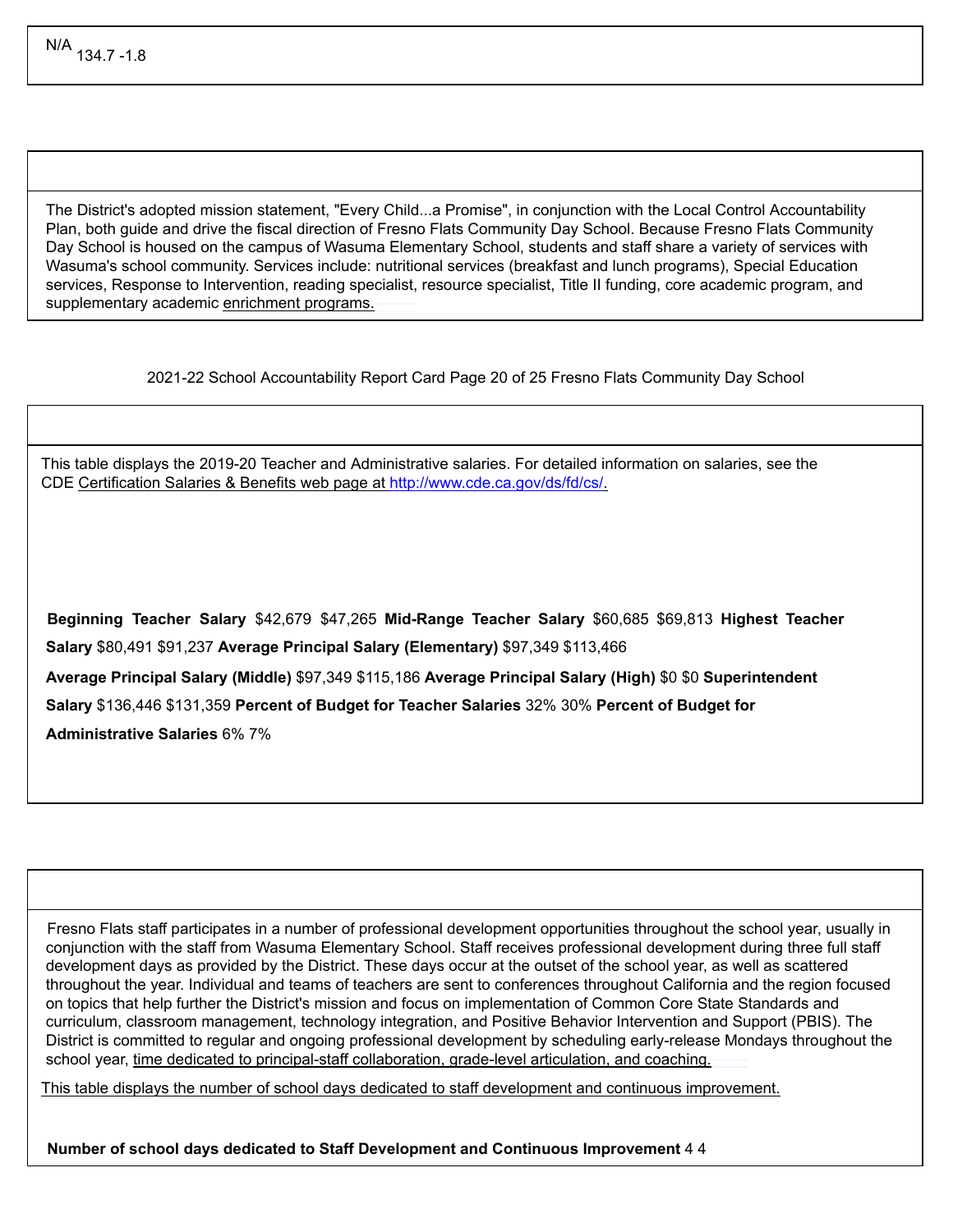# **Bass Lake Joint Union Elementary School**

**District 2020-21 Local Accountability Report Card (LARC) Addendum**

#### 2021-22 School Accountability Report Card Page 21 of 25 Fresno Flats Community Day School

## **Local Accountability Report Card (LARC) Addendum**

**2020-21 Local Accountability Report Card (LARC) Addendum Overview**



collection of the LEA-level aggregate test results of all school's local assessments administered during the 2020–2021 school year in order to meet the federal Every Students Succeeds Act (ESSA) reporting requirement for the Local Educational Agency Accountability Report Cards (LARCs).

Each local educational agency (LEA) is responsible for preparing and posting their annual LARC in accordance with the federal ESSA. As a courtesy, the CDE prepares and posts the LARCs on behalf of all LEAs.

Only for the 2020–2021 school year and the 2020–2021 LARCs, LEAs are required to report their aggregate local assessments test results at the LEA-level to the CDE by populating the tables below via the SARC. These data will be used to meet the LEAs' federal requirement for their LARCs. Note that it is the responsibility of the school and LEA to ensure that all student privacy and suppression rules are in place when reporting data in Tables 3 and 4 in the Addendum, as applicable.

The tables below are not part of the SBE approved 2020–2021 SARC template but rather are the mechanism by which these required data will be collected from LEAs.

On July 14, 2021, the California State Board of Education (SBE) determined that the California Department of Education (CDE) will use the SARC as the mechanism to conduct a one-time data direct funded charter school.

For purposes of the LARC and the following tables, an LEA is defined as a school district, a county office of education, or a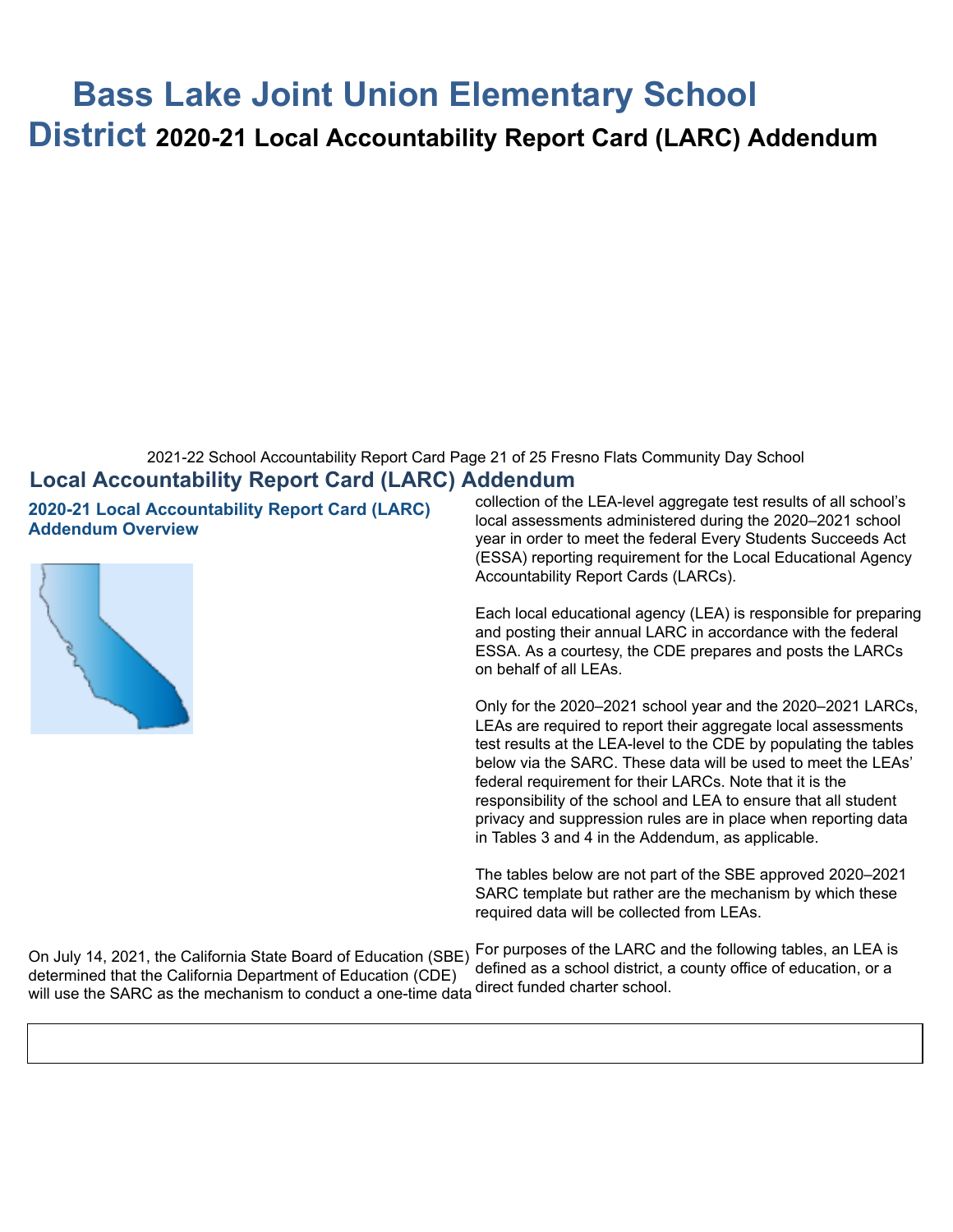**District Name** Bass Lake Joint Union Elementary School District

**Phone Number** (559) 642-1555

**Superintendent** Randall M. Seals

**Email Address** rseals@basslakesd.org

**District Website Address** https://www.basslakeschooldistrict.com

2021-22 School Accountability Report Card Page 22 of 25 Fresno Flats Community Day School

This table displays CAASPP test results in ELA by student group for students grades three through eight and grade eleven taking and completing a state-administered assessment. The CDE will populate this table for schools in cases where the school administered the CAASPP assessment. In cases where the school administered a local assessment instead of CAASPP, the CDE will populate this table with "NT" values, meaning this school did not test students using the CAASPP. See the local assessment(s) table for more information.

**All Students** 567 490 86.42 13.58 36.81 **Female** 279 241 86.38 13.62 40.00 **Male** 288 249 86.46 13.54 33.73 **American Indian or Alaska Native** 16 14 87.50 12.50 14.29 **Asian** 11 11 100.00 0.00 45.45 **Black or African American** -- -- -- -- --

**Filipino** -- -- -- -- -- **Hispanic or Latino** 138 121 87.68 12.32 27.27 **Native Hawaiian or Pacific Islander** -- -- -- -- -- **Two or More Races** 15 12 80.00 20.00 58.33 **White** 379 325 85.75 14.25 39.51 **English Learners** 51 47 92.16 7.84 8.51 **Foster Youth** 0 0 0 0 0 **Homeless** 36 26 72.22 27.78 30.77 **Military** -- -- -- -- -- **Socioeconomically Disadvantaged** 315 266 84.44 15.56 30.94 **Students Receiving Migrant Education Services** 0 0 0 0 0 **Students with Disabilities** 81 62 76.54 23.46 3.23

2021-22 School Accountability Report Card Page 23 of 25 Fresno Flats Community Day School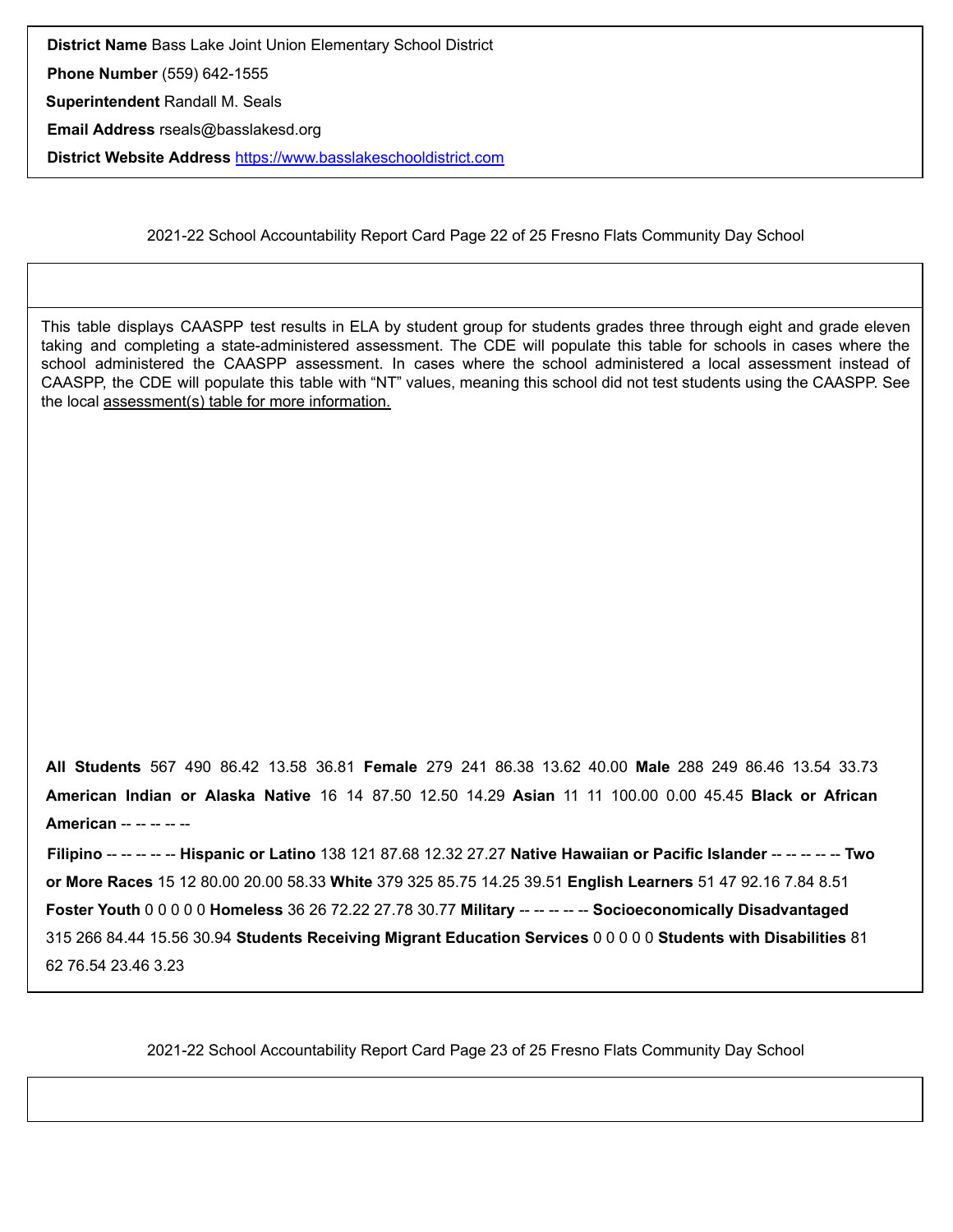This table displays CAASPP test results in Math by student group for students grades three through eight and grade eleven taking and completing a state-administered assessment. The CDE will populate this table for schools in cases where the school administered the CAASPP assessment. In cases where the school administered a local assessment instead of CAASPP, the CDE will populate this table with "NT" values, meaning this school did not test students using the CAASPP. See the local assessment(s) table for more information.

**All Students** 567 493 86.95 13.05 25.76 **Female** 279 244 87.46 12.54 24.59 **Male** 288 249 86.46 13.54 26.91 **American Indian or Alaska Native** 16 14 87.50 12.50 7.14 **Asian** 11 11 100.00 0.00 36.36 **Black or African American** -- -- -- -- -- **Filipino** -- -- -- -- -- **Hispanic or Latino** 138 122 88.41 11.59 20.49 **Native Hawaiian or Pacific Islander** -- -- -- -- -- **Two or More Races** 15 13 86.67 13.33 46.15 **White** 379 325 85.75 27.08 **English Learners** 51 49 96.08 3.92 4.08 **Foster Youth** 0 0 0 0 0 **Homeless** 36 26 72.22 27.78 23.08 **Military** -- -- -- -- -- **Socioeconomically Disadvantaged** 315 270 85.71 14.29 20.37 **Students Receiving Migrant Education Services** 0 0 0 0 0 **Students with Disabilities** 81 62 76.54 23.46 6.45

This table displays Local Assessment test results in ELA by student group for students grades three through eight and grade eleven. LEAs/schools will populate this table for schools in cases where the school administered a local assessment. In cases where the school administered the CAASPP assessment, LEAs/schools will populate this table with "N/A" values in all cells, meaning this table is Not Applicable for this school.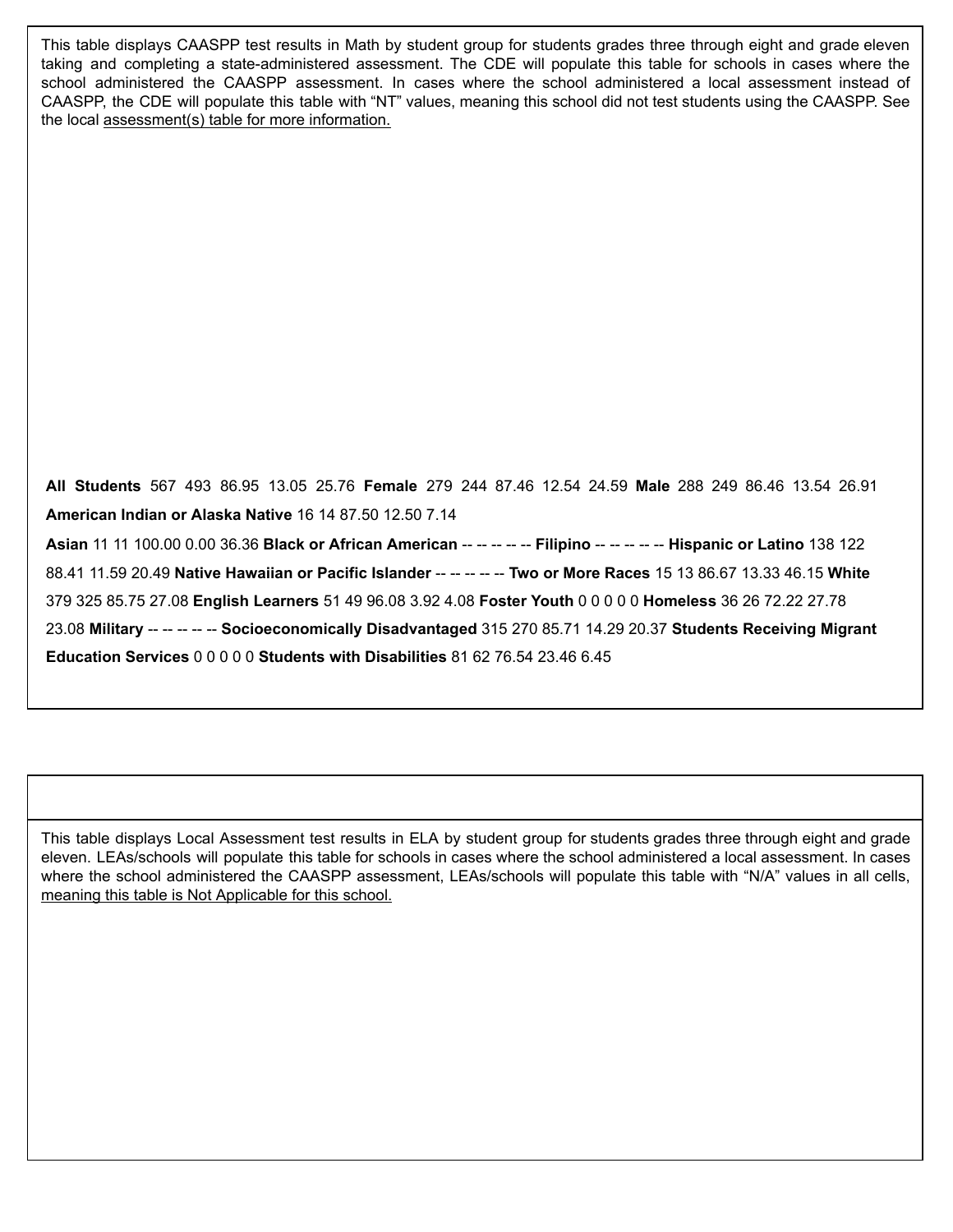#### **All Students** N/A N/A N/A N/A N/A

**All Students** N/A N/A N/A N/A N/A

|                     | _ .                     |     |     | -- 1<br>$     -$ |     |
|---------------------|-------------------------|-----|-----|------------------|-----|
|                     |                         |     |     |                  |     |
|                     |                         |     |     |                  |     |
|                     |                         |     |     |                  |     |
|                     |                         |     |     |                  |     |
|                     |                         |     |     |                  |     |
| <b>All Students</b> | $\mathsf{N}/\mathsf{A}$ | N/A | N/A | N/A              | N/A |
|                     |                         |     |     |                  |     |
|                     |                         |     |     |                  |     |
|                     |                         |     |     |                  |     |
|                     |                         |     |     |                  |     |
|                     |                         |     |     |                  |     |
|                     |                         |     |     |                  |     |
| <b>All Students</b> | N/A                     | N/A | N/A | N/A              | N/A |
|                     |                         |     |     |                  |     |
|                     |                         |     |     |                  |     |
|                     |                         |     |     |                  |     |
|                     |                         |     |     |                  |     |
|                     |                         |     |     |                  |     |
|                     |                         |     |     |                  |     |
| <b>All Students</b> | N/A                     | N/A | N/A | N/A              | N/A |

#### 2021-22 School Accountability Report Card Page 24 of 25 Fresno Flats Community Day School

\*At or above the grade-level standard in the context of the local assessment administered.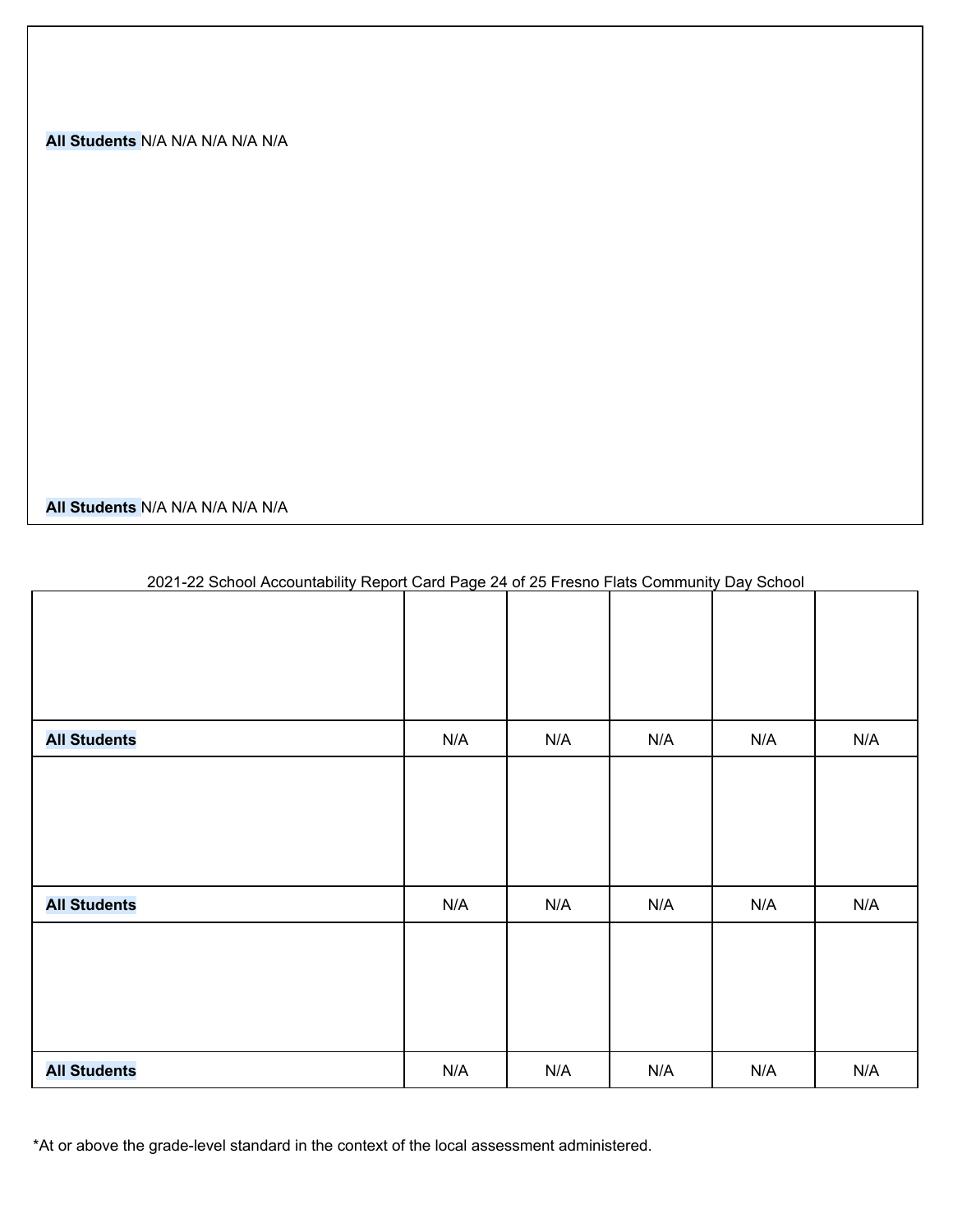This table displays Local Assessment test results in Math by student group for students grades three through eight and grade eleven. LEAs/schools will populate this table for schools in cases where the school administered a local assessment. In cases where the school administered the CAASPP assessment, LEAs/schools will populate this table with "N/A" values in all cells, meaning this table is Not Applicable for this school.

#### **All Students** N/A N/A N/A N/A N/A

**All Students** N/A N/A N/A N/A N/A